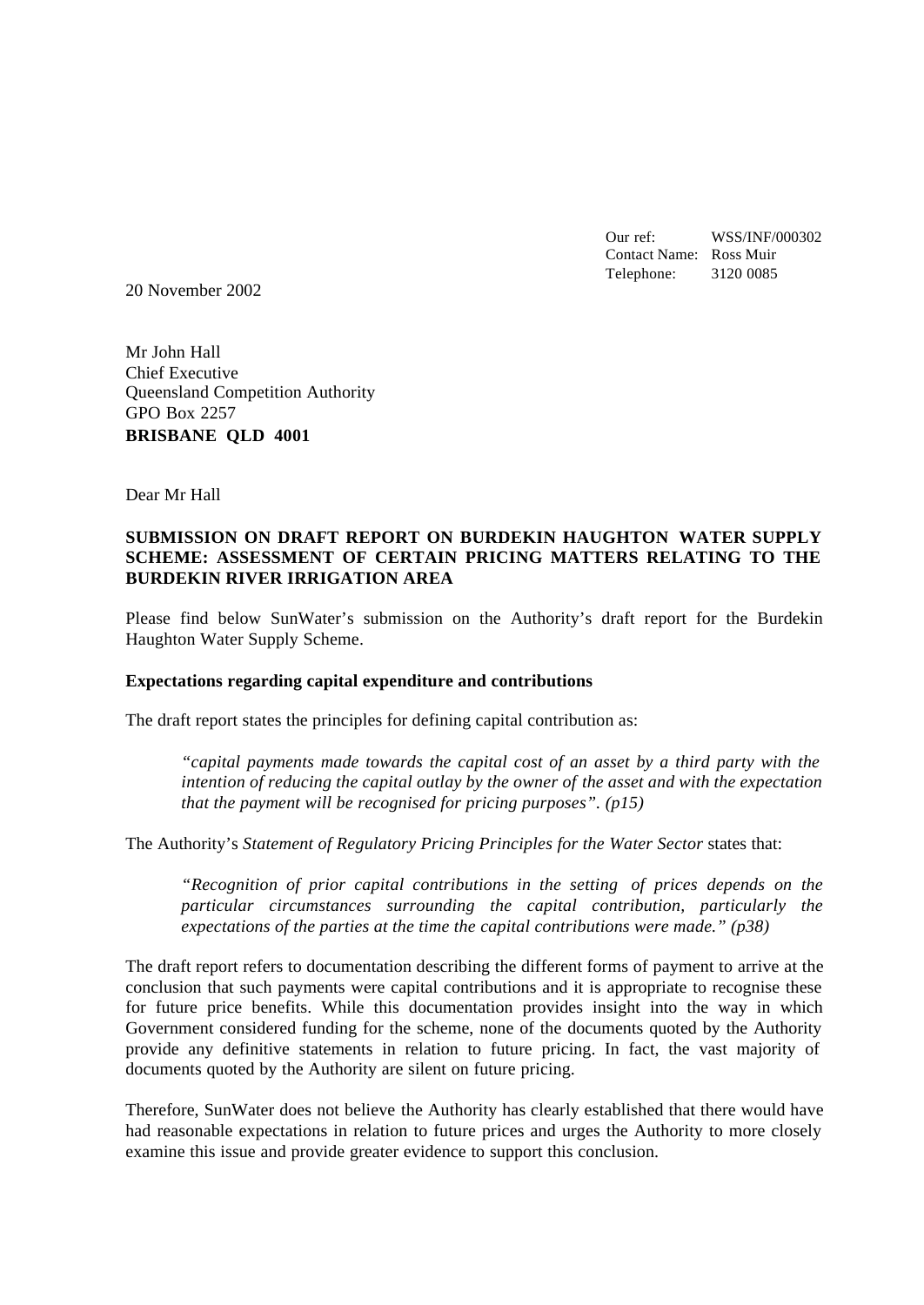Furthermore, there are internal inconsistencies in the report in respect of the Authority's view of expectations. SunWater made a submission in relation to the provision of above ground channels, stating that these were provided in part of the scheme following consultation with the Farm Inspection Committee that advised on farm layout. This Committee was strongly of the view that above ground channels and the provision of command was essential for the efficient operation of the farms and their attractiveness to the market. The draft report states that:

*"With respect to the arguments raised by SunWater pertaining to the representation of irrigators on the Farm Inspection Committee, the Authority understands that the potential cost implications for water pricing were not considered as part of the decision making process. That is, irrigators assumed that any costs would not affect their price for water." (p50)* 

If the Authority is to adopt the view that certain payments were made by irrigators with the reasonable expectation that they would be treated as capital contributions, then it follows the capital cost of the scheme would have been relevant to irrigators.

That is, any expectations that payments would form capital contributions attracting future pricing effects could only arise if irrigators expected that the capital cost of the scheme was of relevance in regards to ongoing pricing.

To conclude that "irrigators assumed that any (capital) costs would not affect their price for water (p50)" is clearly inconsistent with the statement that "irrigators had a reasonable expectation to believe, that the headworks contributions were to be regarded as a capital contribution" (p21).

As noted in the draft report and in SunWater's submission, there was consideration provided for the above payments in the form of land or water entitlements. As such, those who made these payments have received the benefits already.

The draft report refers to this issue in part on page 21, stating that sale of capital assets can occur to finance developments, and that entitlement holders should enjoy the benefits or losses of their asset. SunWater does not disagree with these statements, and in fact strongly supports the latter statement.

However, these are not the pertinent points in relation to this issue. The key issues that SunWater believes need to be addressed are:

- Whether such payments can in themselves be characterised as capital contributions when they involved their own form of consideration (asset purchase) and are vastly different in nature to those payments recognised as contributions by other regulators<sup>1</sup>; and
- Whether equity grounds apply when there has clearly been other consideration for such payments apart from future prices<sup>2</sup>; and
- Whether economic efficiency grounds apply given users have already received a benefit at least proportionate to their payments. $3$

SunWater urges the Authority to reconsider its conclusions in light of its test for capital contributions. Furthermore, SunWater encourages the Authority to examine the payments on equity and economic efficiency grounds given that benefits have already been received in the form of land or water entitlements.

l

<sup>1</sup> For example, donated assets or payments for assets gifted to the service provider with no consideration other than ongoing service arrangements or reduced prices.

<sup>&</sup>lt;sup>2</sup> Refer to the draft report, page 16, that sets out the grounds for recognising contributions.

 $3$  As above.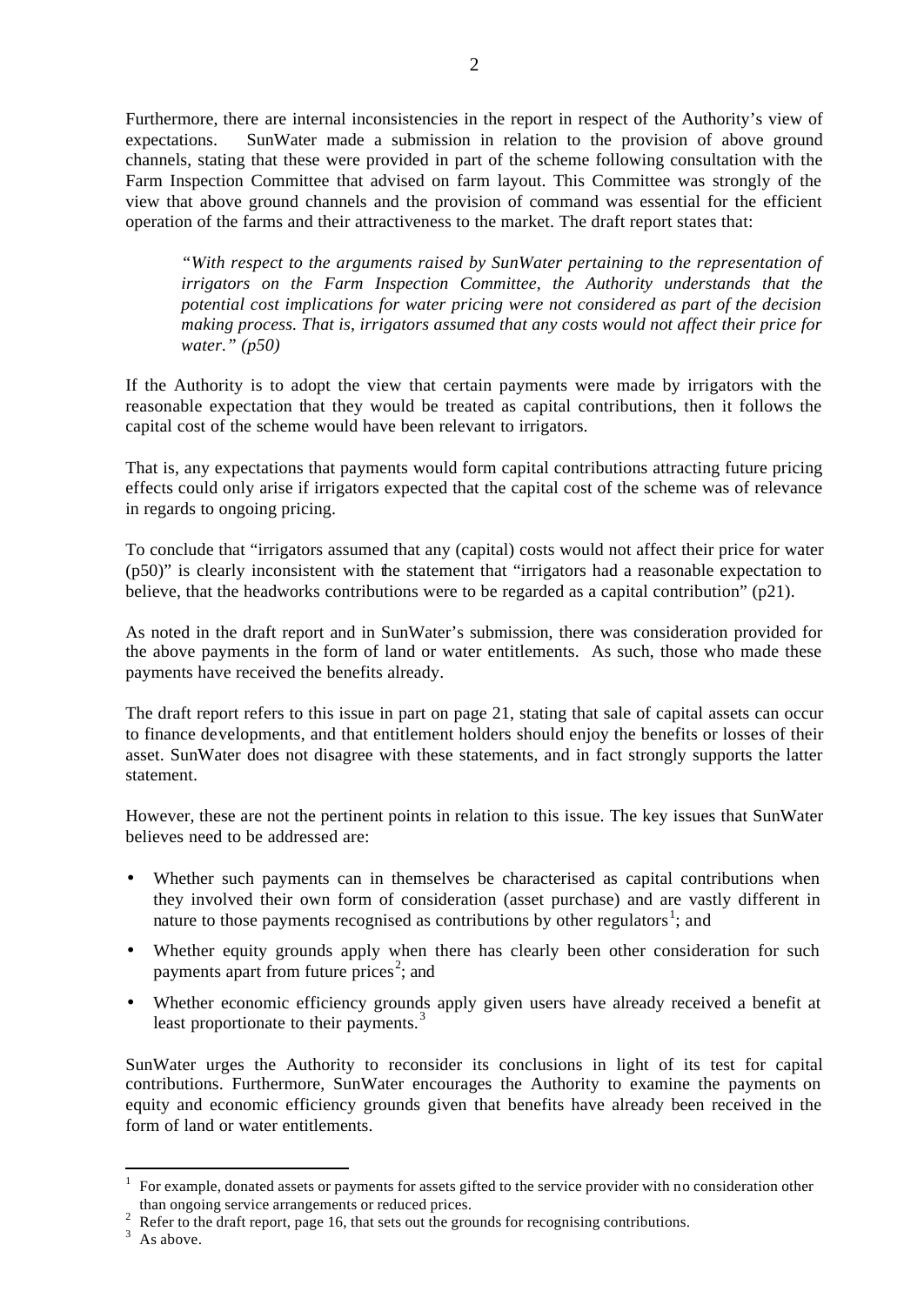#### **Consumption of Capital Contributions**

Despite the above points, should the Authority maintain its position that the payments represented capital contributions warranting some future price adjustment, SunWater notes that the Authority acknowledged that recognition of past capital contributions would not be appropriate if:

- Past price reductions have fully compensated the contributor for the contribution; or
- The asset towards which the contribution was made has been consumed.

Page 31 of the Report at "3.10 Additional Issues Regarding Capital Contributions", it is further highlighted that:

 *"if it could be established that prices for 2000-01 within the price path (for which the Authority has calculated the efficient capital base) lay below the efficient cost-based price, then irrigators may have been compensated to some extent through lower than efficient historical prices." (p31 )*

This issue was not taken any further in the Report due to the view being held by the QCA that any offsetting price benefits was difficult to establish as:

- "The historical accounting data on Scheme revenues and costs is not available for BRIA specifically, or is not sufficiently detailed, to accurately determine the magnitude of any operating profits or losses. Reliance on historical accounting data is further complicated by the inconsistencies in data reporting standards since the Scheme's development; and
- Even if it were found that such a benefit was received by irrigators, it is not clear that the Burdekin Scheme was optimally staged in respect of construction, pace and location of channel and land development, or whether an optimal development of the scheme could have resulted in different net operating profits or losses." Page 32.

SunWater agrees with the QCA that it would be inappropriate to recognise past capital contributions in future prices to the extent that they have been recognised in past price reductions. Further, SunWater holds the view that based on published data it can be shown that the capital contribution of \$49.7M as at 2000 had been fully consumed through prior year pricing at less than MAR. The process for doing this is as set out:

1. The QCA already has the data on the Project land being served by the new scheme for each year back to 1989. If we assume that the year 2000/01 is the base year and at that time the scheme was serving 100% of the Burdekin project land then we can apportion the year 2000/01 MAR proportionately by the project land being served in each prior year. This approach can be used as a very conservative estimate of the optimal staging of the assets being used in the scheme and as a result can also be used to conservatively estimate MAR for each of the years back to 1989 using the QCA data published for the year 2000/01.

As an example in the year 1993 there was 23,241 Ha of land being served by the new scheme compared to a total now of 38,468. This gives a proportionate figure of MAR as \$12,048,853 (23,241/38,468 x 19,943,000).

This can be calculated for each year to give an optimised proportional MAR for each year from 2000/01 back to 1989.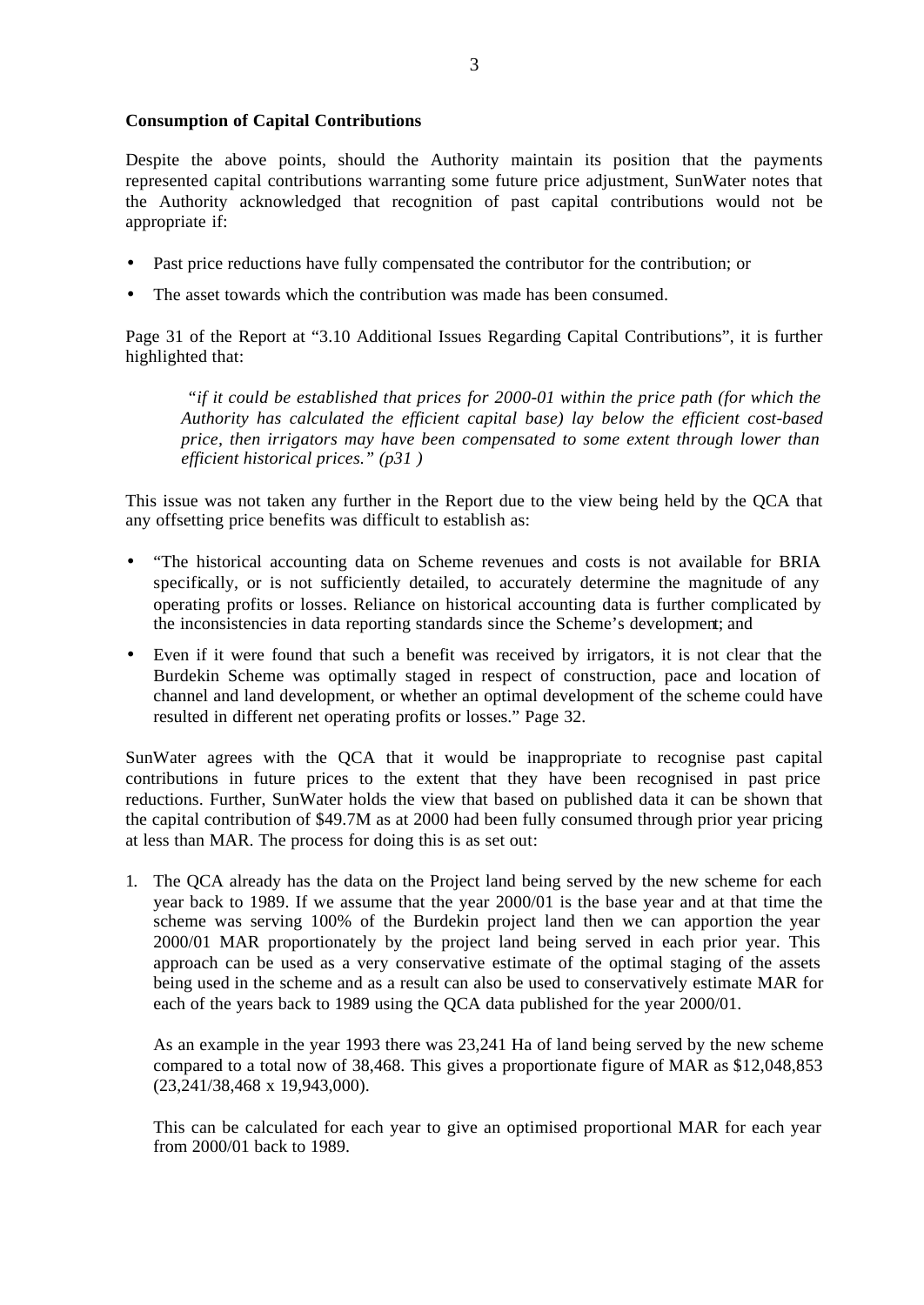- 2. In the same manner we have also determined the actual revenue by conservatively estimating the land being served and multiplying by 8ML/Ha to give a total amount of ML for each year. This figure has then been multiplied by the \$40/ML taking into account an average 86% of allocation be used annually as adopted by the Water Reform Unit. This \$40/ML approximates the real channel prices for the scheme as per QCA draft report (p14 Figure 2.2) and assumes all sales at this rate. This approach will overstate revenues as it assumes sales to river and groundwater customers at the higher channel rate.
- 3. The difference between the figures calculated as above for each year is then a conservative estimate of the shortfall observed in pricing offered to the BRIA since 1989.

SunWater holds the view that the above analysis is very conservative especially in determining previous year MAR because:

- Staging assumption is very optimistic and no scheme could have been staged to directly meet the demand in proportion to the land in the scheme.
- WACC would have been much higher due to higher interest rates in the 1990's.

In addition the actual revenue figures are overstated as they assume river or groundwater sales at the higher channel rate.

The results of the above analysis is set out in Table One and graphed in Chart One.

#### **Table One**

|                | 1989       | 1990       | 1991       | 1992       | 1993       | 1994       | 1995       | 1996       | 1997       | 1998       | 1999       | 2000       |
|----------------|------------|------------|------------|------------|------------|------------|------------|------------|------------|------------|------------|------------|
| Outstanding    |            |            |            |            |            |            |            |            |            |            |            |            |
| Capital        |            |            |            |            |            |            |            |            |            |            |            |            |
| Balance (\$)   | 21.260.427 | 18,263,093 | 14 328 346 | 10.216.285 | 6,012,525  | 359,596    | 6,391,765  | 14.076.888 | 22.274,986 | 30,986,787 | 40,343,394 | 49,700,000 |
|                |            |            |            |            |            |            |            |            |            |            |            |            |
| <b>MAR</b>     | 6,388,624  | 8,386,657  | 8.764.593  | 8,960,041  | 12,048,853 | 14,390,087 | 16,380,343 | 17,473,714 | 18,568,640 | 19,943,000 | 19,943,000 | 19,943,000 |
| Actual Revenue | 3,391,290  | 4,451,910  | 4,652,531  | 4,756,282  | 6,395,923  | 7.638.726  | 8,695,219  | 9.275.616  | 9856838    | 10,586,394 | 10,586,394 | 10,679,000 |
| Shortfall      | 2,997,334  | 3,934,746  | 4.112.062  | 4,203,760  | 5,652,929  | 6,751,360  | 7,685,124  | 8,198,098  | 8,711,801  | 9,356,606  | 9,356,606  | 9,264,000  |
|                |            |            |            |            |            |            |            |            |            |            |            |            |
|                | 18,263,093 | 14,328,346 | 10,216,285 | 6,012,525  | 359,596    | 6,391,765  | 14,076,888 | 22,274,986 | 30,986,787 | 40,343,394 | 49,700,000 |            |
|                |            |            |            |            |            |            |            |            |            |            |            |            |
|                |            |            |            |            |            |            |            |            |            |            |            |            |
|                |            |            |            |            |            |            |            |            |            |            |            |            |
| Land Served (H | 12,323     | 16,177     | 16,906     | 17,283     | 23,241     | 27,757     | 31,596     | 33,705     | 35,817     | 38,468     | 38,468     | 38,468     |
| ML/Ha          | 8          | 8          | 8          | 8          | 8          | 8          | 8          | 8          | 8          | κ          | 8          |            |
| Total ML       | 98,584     | 129,416    | 135 248    | 138,264    | 185,928    | 222,056    | 252,768    | 269,640    | 286,536    | 307.744    | 307,744    |            |
| Proportion of  |            |            |            |            |            |            |            |            |            |            |            |            |
| Total ML in    |            |            |            |            |            |            |            |            |            |            |            |            |
| Year to 2000   |            |            |            |            |            |            |            |            |            |            |            |            |
| Yr             | 32%        | 42%        | 44%        | 45%        | 60%        | 72%        | 82%        | 88%        | 93%        | 100%       | 100%       |            |

**Analysis of Consumption of Capital Contribution through Lower than MAR Pricing**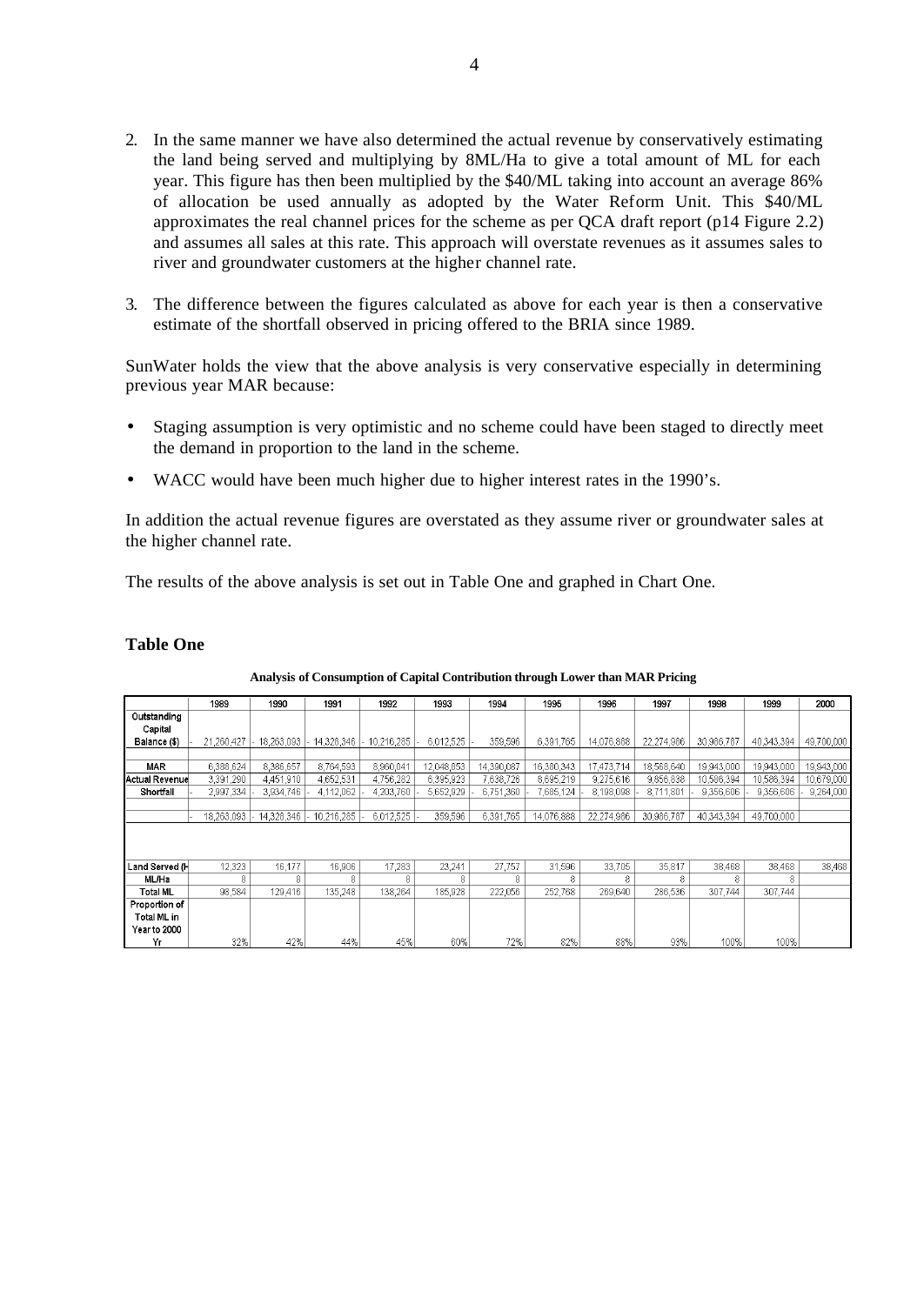

5

The results effectively show that if we start with the QCA calculated capital contribution of \$49.7M for the BRIA we can see that this amount has been fully consumed through the pricing shortfalls in previous years. More specifically the analysis shows that pricing shortfalls back to 1993 have fully consumed the \$49.7M. As a result, in accordance with the QCA approach to dealing with capital contributions, BRIA has been fully compensated through past price reductions. SunWater now submits that the capital contribution be added back to the asset base for future price path calculations.

#### **Optimisation of the Haughton Pump Station**

The Authority adopted SKM's recommendation that submersible concrete volute pumps were the appropriate technology to adopt, along with a cheaper contemporary alternative to the dry well pump station (p50).

SunWater believes that SKM have ignored the historical development of the pump station and have in fact punished SunWater for adopting innovative and world-first technologies.

The first Haughton Pump Station was constructed in accordance with standard engineering practice at the time. Dry well pump stations were the normal solution to this situation and provided highly reliable service to customers. As part of an ongoing assessment of alternatives to minimise capital costs while maintaining service levels, the submersible concrete volute pump option was later examined.

The adoption of concrete volute pumps in flowing rivers was, to SunWater's knowledge, a world first innovation. This innovation provided a substantial cost saving in the development of the scheme. Furthermore, the adoption of such technology for the remainder of the pump station (and achievement of cost savings) was only possible given the presence of the existing dry-well pump station that could reliably pump when the submersible pumps could not be used during certain flood events.

If SunWater were to have continued with the original design, and construct dry-well stations for the remainder of the pump station, then the optimised asset value would be substantially higher.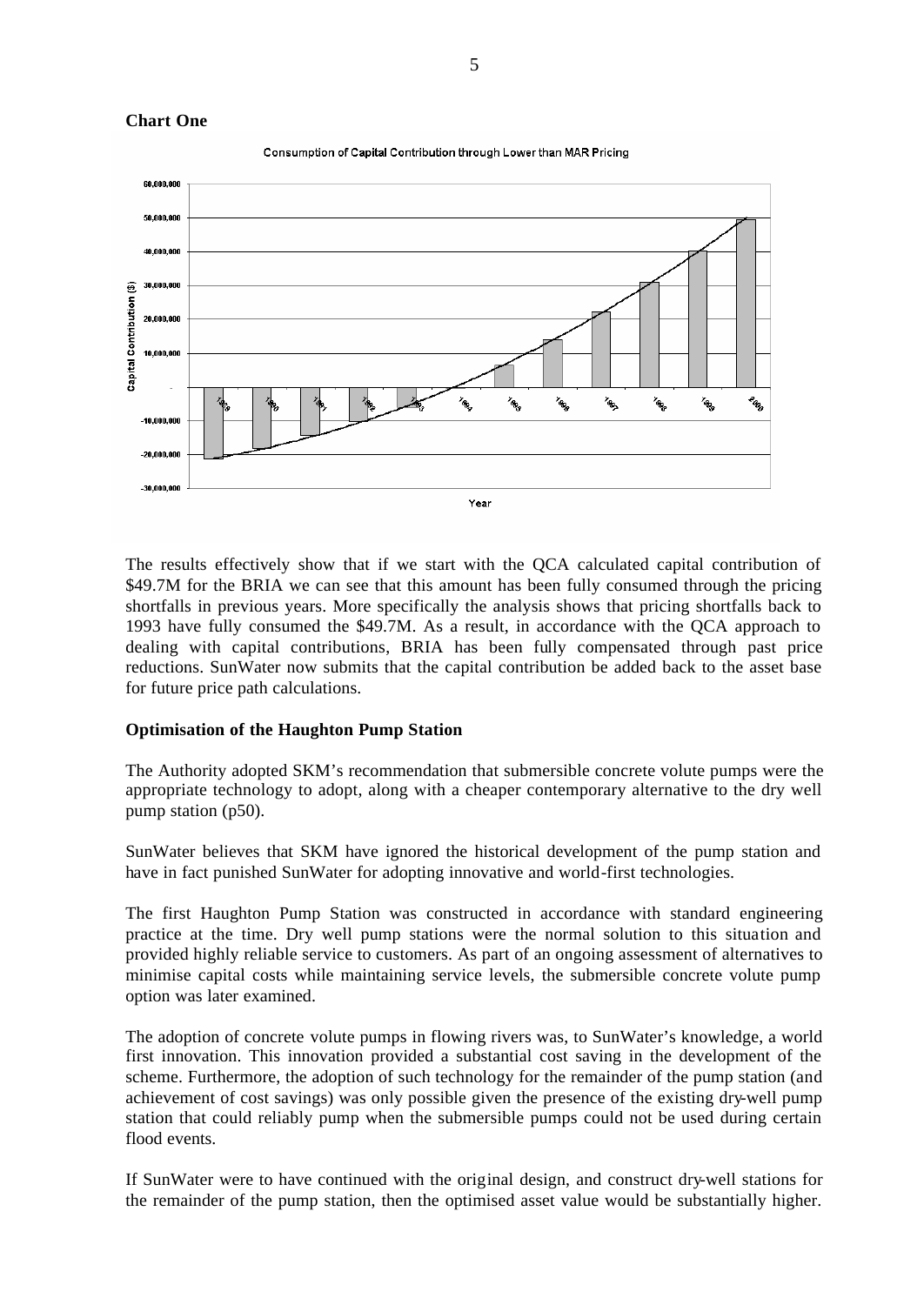Submersible concrete volute pumps would not have been considered in the optimisation process as modern day technology had SunWater not adopted them.

SunWater is most concerned as to the signal that the draft report sends to asset developers contemplating breakthrough technologies as it introduces significant regulatory risk to such decisions.

SunWater believes that in fact the Authority should reward such innovation in order to send appropriate signals to the market, rather than remove all the benefits of such innovation or penalise the asset owner as has occurred through the SKM optimisation.

Furthermore, SunWater does not believe the optimised solution suggested by SKM would in fact be cheaper than the existing arrangement. We understand that SKM suggested replacing the dry well pump station (which has two 3.5 cumec pumps) with 7 cumecs of axial flow pumps on the bank of the river for high level flood pumping and six 1.5 cumec submersibles in the bed of the river to maintain the full pumping capacity presently installed.

The capital cost of this was estimated by SKM at \$2.37M, saving \$4.8M.

SunWater does not believe that this solution would either be practical or could be achieved for the stated cost. The cost of the submersible component alone would be in excess of the stated \$2.37M, based on a comparison with similar pumps (five 1.5 cumec units) that SunWater has recently installed elsewhere. This is before the additional cost of the duplicated pumping capacity located higher on the river bank to take water during flood events.

Furthermore, the suggested optimised solution would incur higher operating and maintenance costs, and is exposed to far greater risks of damage (eg from Flood). These additional ongoing costs have not been factored into the optimised solution.

Finally, SunWater does not believe the proposed optimised solution of duplicating low level duty pumps with high level standbys to be practical, and is unaware of any application of such an arrangement elsewhere in Australia. The reason such an arrangement is not practical is that the axial flow pumps have to be high up the bank to be clear of flow induced sediments for large floods, and would not be operable for a significant portion of the river stage between where the low level pumps cease to be able to operate (>6,000 cumecs) and the high level pumps. Hence, there would be significant periods where no pumping would be able to occur when river levels were between the two levels of these pumps.

On a more general note, SunWater believes the approach taken to optimisation by SKM introduces significant regulatory risk to other asset developers. Many of the items optimised by SKM were done so with perfect hindsight without due regard to the reasonableness of the decision at the time. Applying such a harsh approach to optimisation sends a signal to the market that regulators will not optimise with regard to the circumstances of the time but will optimise by applying perfect hindsight. Hence, there are significant risks to developers in terms of financial capital maintenance as it is inevitable that asset values will be overly-optimised using such an approach into the future.

SunWater believes that the optimisation decision should be based on the circumstances at the time, and that asset owners should not be punished for making decisions regarding capacity and design at the time of construction. To do otherwise will introduce significant regulatory risk for those considering providing new assets that would be to the detriment of the economy as a whole.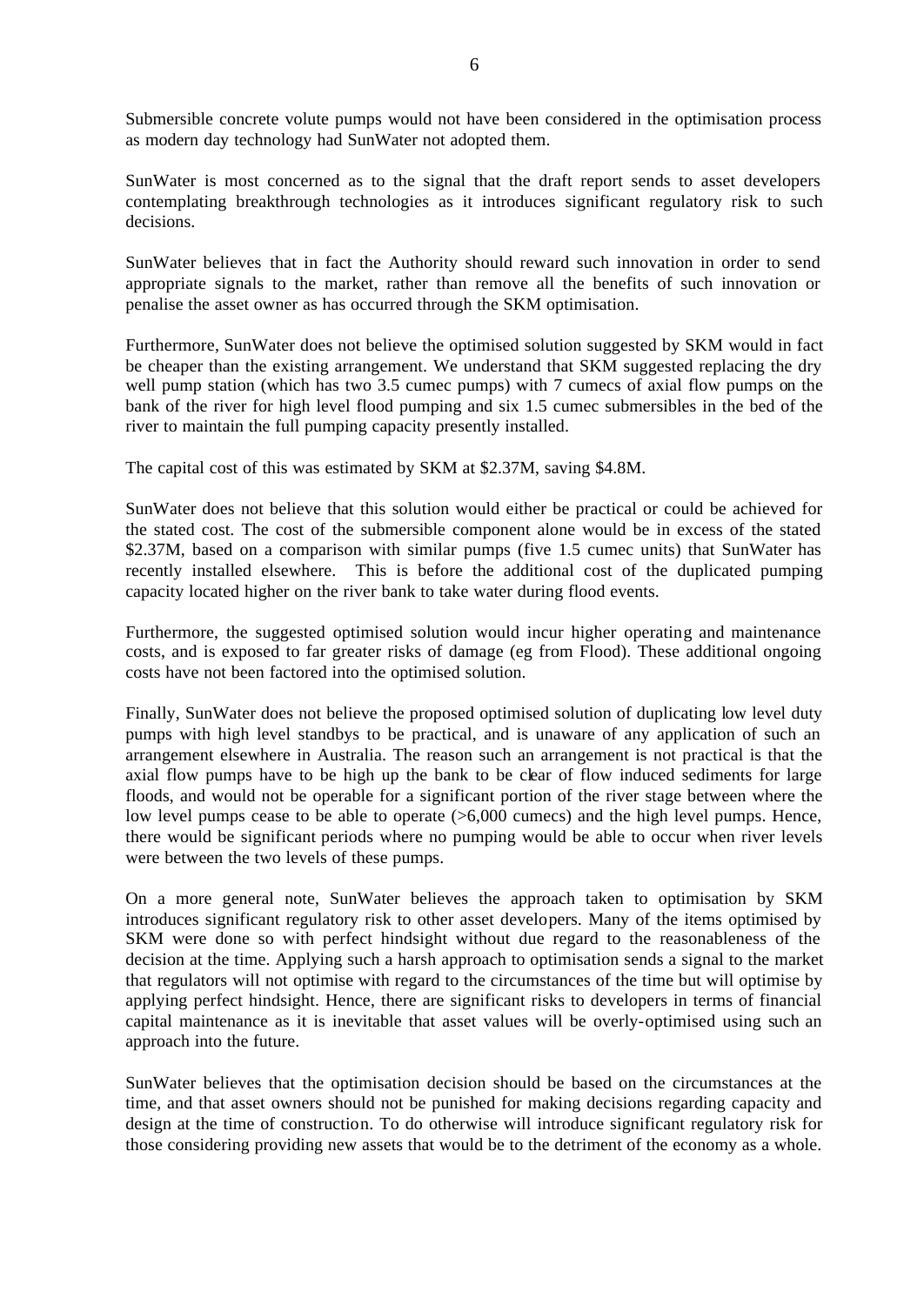There are a number of other optimisation issues relating to the assumptions used by SKM to arrive at a DORC valuation that SunWater believes are inappropriate. While many of these are significant, they are not necessarily material in the context of this draft report given the Authority's conclusions.

#### **Asset Valuation Methodologies**

SunWater notes that the Authority used the capacity of sugar cane growers to pay to determine economic value for the scheme. As noted by the Authority, an accurate assessment of economic value is difficult for a range of reasons spelt out in the draft report.

SunWater submits that the assumptions and methodologies adopted by the Authority should not be interpreted as definitive for determining economic value or any future pricing recommendations outside the context of this particular report.

The Authority's approach essentially makes the scheme value (and potentially the water price) the residual amount after all other input costs for customers are taken into account. This may not be appropriate for all circumstances.

The approach also adopts the predominant use of water to be the basis for the capacity to pay valuation, as opposed to the highest and best use of the water. Adopting the current use may be appropriate in the context of this particular report, but would not necessarily achieve the objectives of any other pricing investigations or recommendations outside this context. For example, setting price signals to encourage the highest value use (given agronomic and other production factors) may be more appropriate in the context of pricing recommendations or other activities undertaken by the Authority.

#### **Weighted Average Cost of Capital (WACC)**

SunWater has engaged the Network Economics Consulting Group (NECG) to review the QCA's analysis of the WACC for the scheme (attached). The WACC for the scheme has been set at an unprecedented low level compared to other regulatory decisions. SunWater does not believe that this is appropriate given the weight of evidence presented to the contrary to the Authority in its first submission and the analysis of the Authority's draft report in this subsequent submission.

SunWater is also concerned about the signal that such an unreasonably low WACC will send to water developers, particularly given the range of water infrastructure projects currently being considered in Queensland at the current time.

Thank you for the opportunity to provide comments on this draft report.

Yours sincerely

Peter Noonan **CHIEF EXECUTIVE**

Att: NECG Report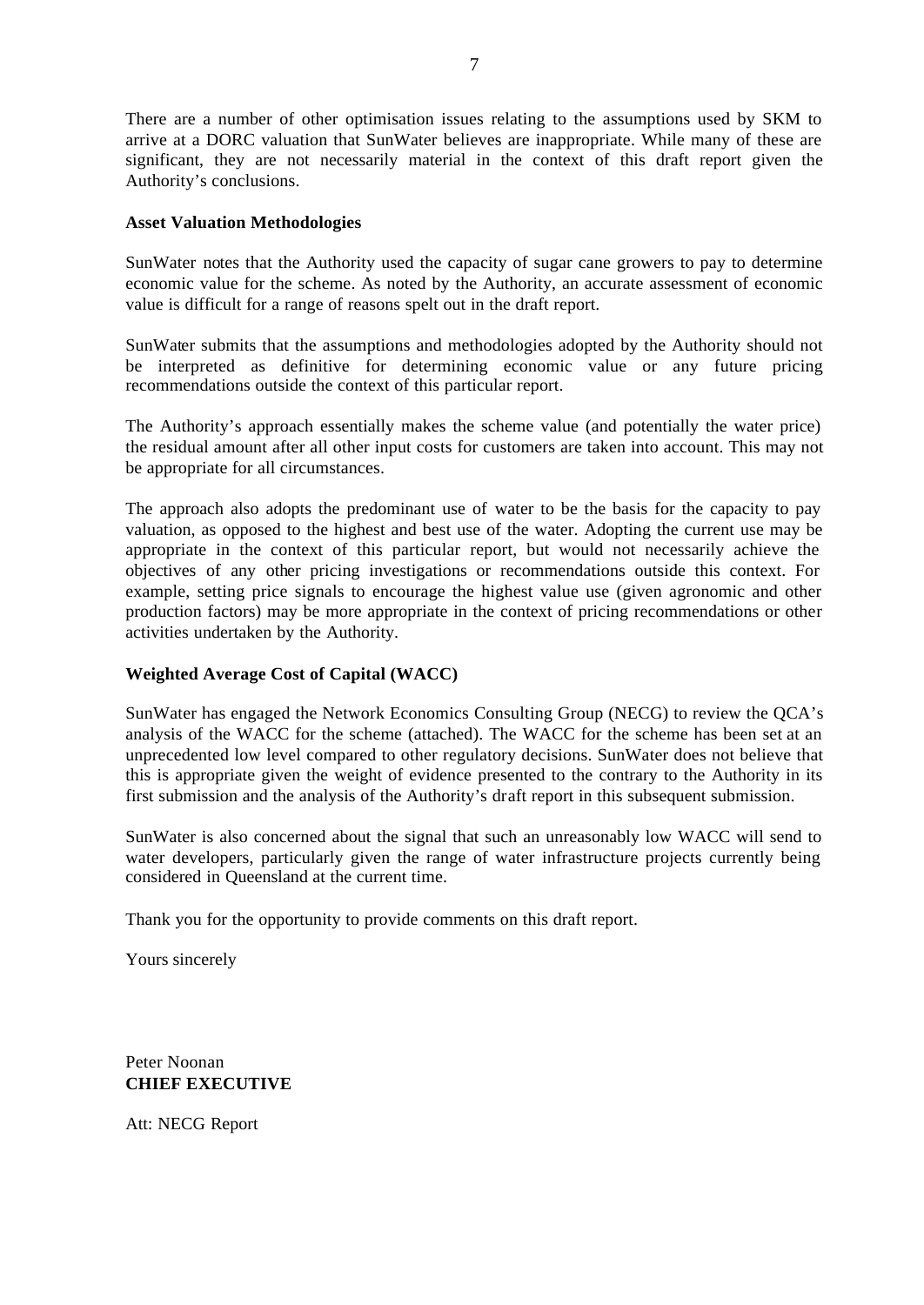

# **SunWater**

Response to QCA Draft Report on the Burdekin Haughton

Water supply Scheme

**November 2002**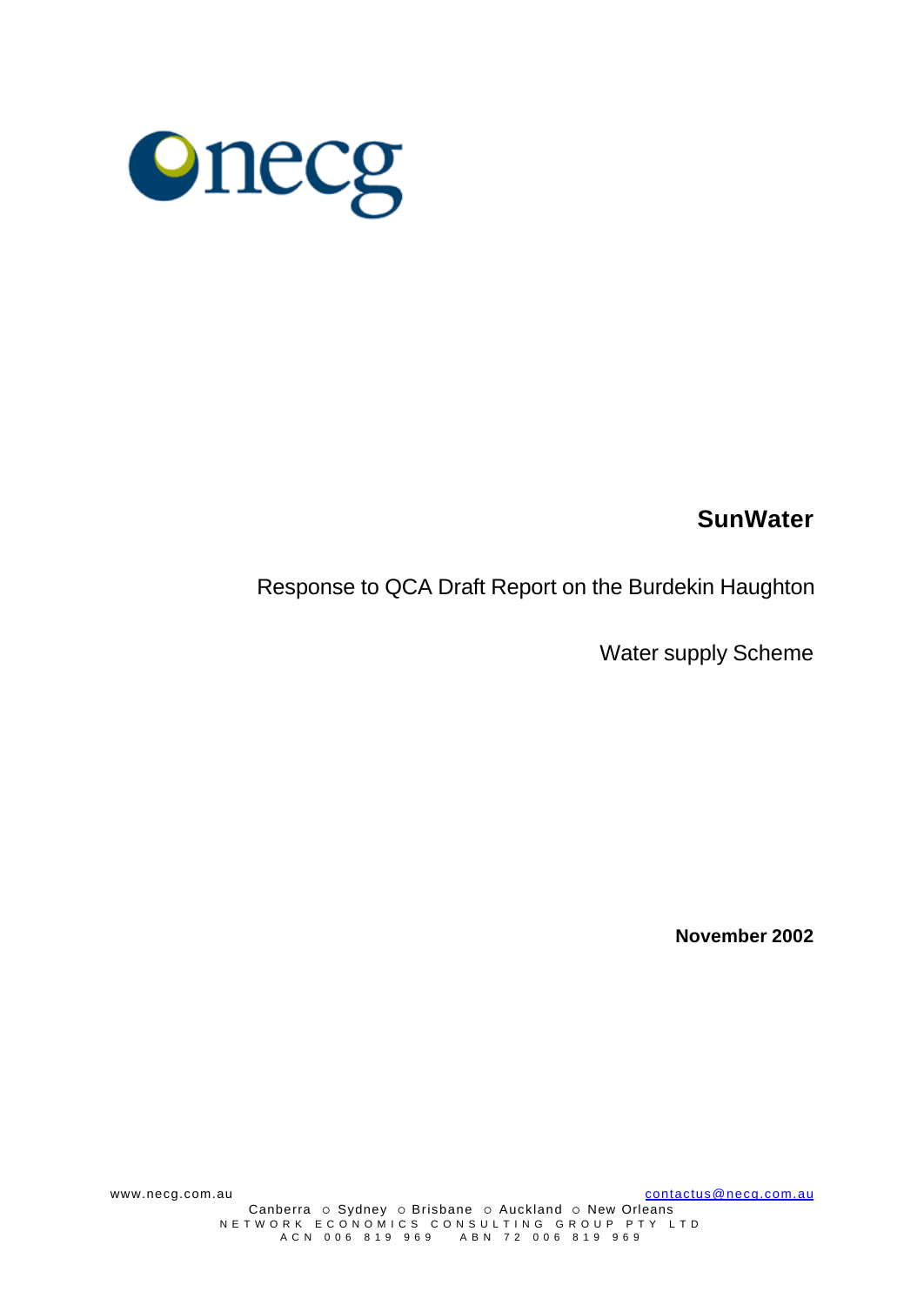

# **Contents**

| 1              |     | Introduction                                   |                                                                     |    |  |  |
|----------------|-----|------------------------------------------------|---------------------------------------------------------------------|----|--|--|
| $\overline{2}$ |     | Market risk premium                            |                                                                     |    |  |  |
| 3              |     | Assessment of beta                             |                                                                     |    |  |  |
|                | 3.1 | Overview of the QCA's reasoning                |                                                                     |    |  |  |
|                | 3.2 | Adjustments for international beta comparisons |                                                                     |    |  |  |
|                | 3.3 | Factors affecting SunWater's asset beta        |                                                                     |    |  |  |
|                |     | 3.3.1                                          | Cost related exposures to the economy                               | 10 |  |  |
|                |     | 3.3.2                                          | Revenue exposures to the economy                                    | 10 |  |  |
|                |     | 3.3.3                                          | Validity of international comparisons                               | 14 |  |  |
|                | 3.4 | Comparison with other regulatory decisions     |                                                                     |    |  |  |
|                |     | 3.4.1                                          | Comparison with other QCA decisions                                 | 15 |  |  |
|                |     | 3.4.2                                          | Range adopted by other regulators                                   | 16 |  |  |
|                |     | 3.4.3                                          | Approach to debt beta in regulatory decision making                 | 17 |  |  |
|                | 3.5 | The case for beta adjustments                  |                                                                     |    |  |  |
| 4              |     | Recommendation                                 |                                                                     | 23 |  |  |
|                |     |                                                | Attachment - Tendency for Regression to the Mean of Estimated Betas | 25 |  |  |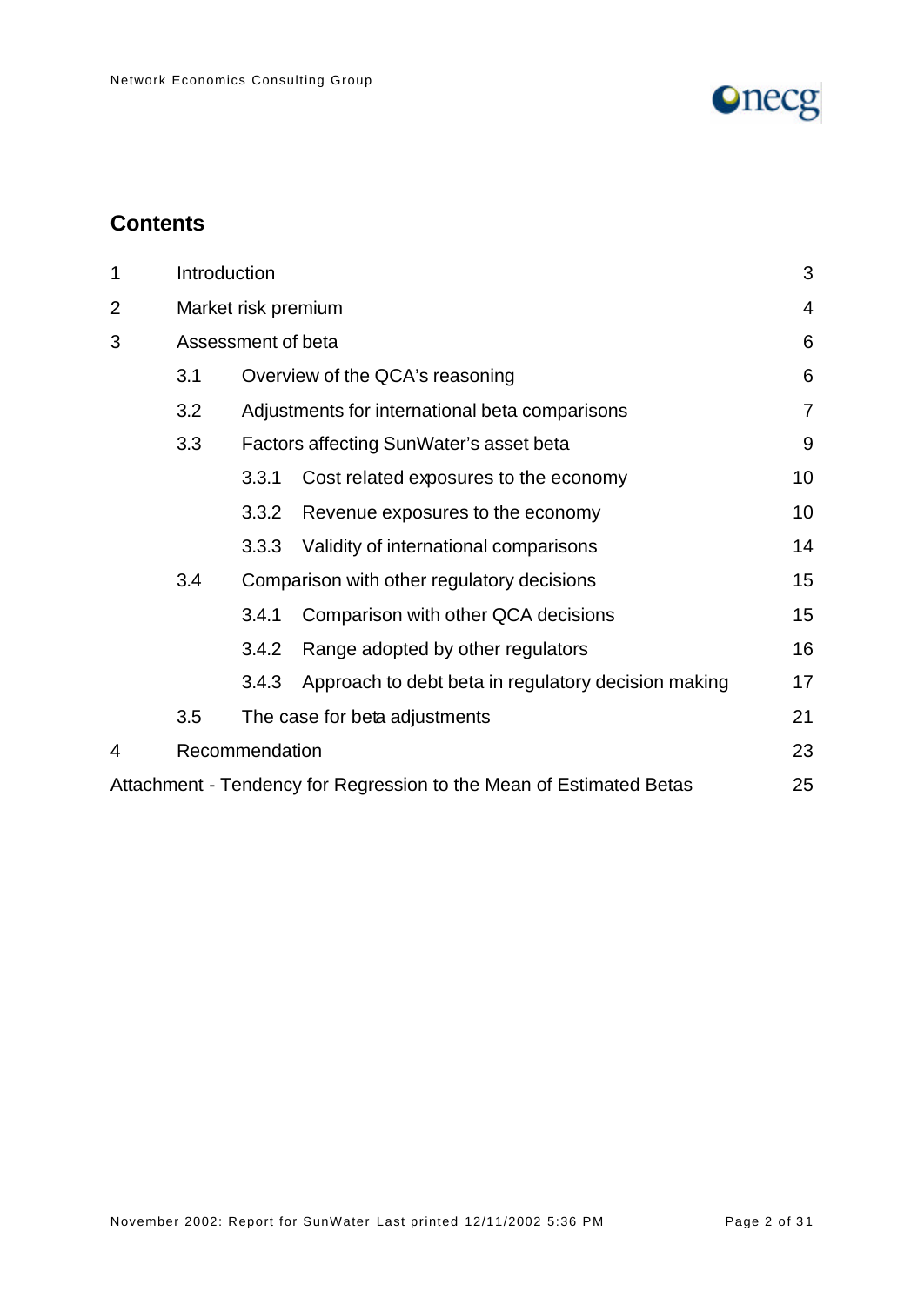

# **1 Introduction**

The QCA recently published its draft report for consultation entitled *Burdekin Haughton Water Supply: Assessment of Certain Pricing Matters relating to the Burdekin River Irrigation Area* (the draft report).

This report focuses on the QCA's assessment of the beta for SunWater and its evaluation of the market risk premium. The report is set out as follows:

- **Exection 2 considers the market risk premium and the reasons provided by the QCA** not to change from a value of 6% for this parameter;
- **Exection 3 addresses the QCA's assessed asset beta for SunWater's activities in the** BRIA; and
- $\blacksquare$  section 4 concludes the paper.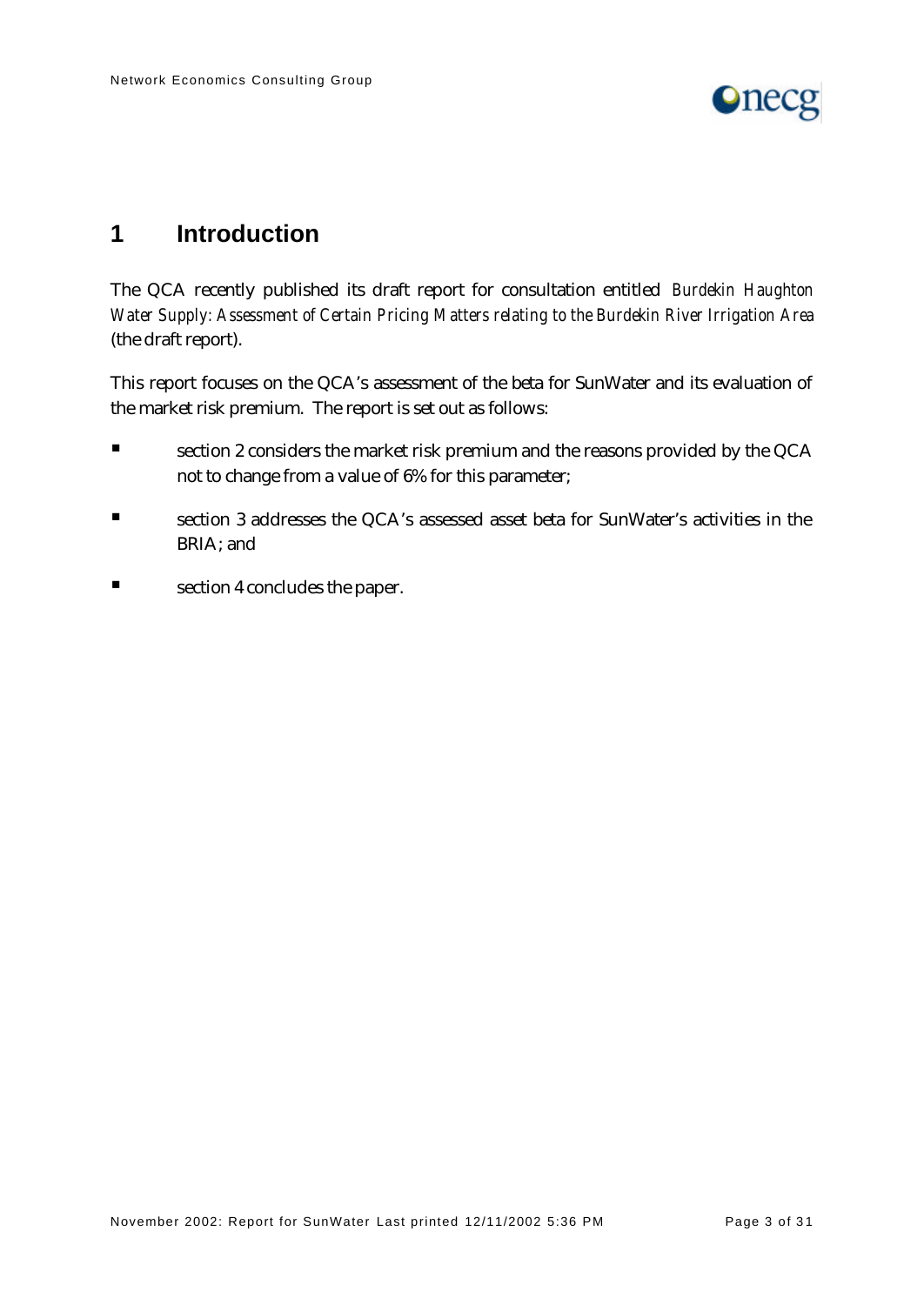

# **2 Market risk premium**

The essence of the QCA's approach to the issue of the market risk premium was that there was no statistical basis for it to move away from the 6% it has adopted in a series of regulatory determinations. The QCA also cited correspondence from Professor Bob Officer that the market risk premium fell within a range of between 5% and 7%.

It is accepted that the value of 6% falls within a range of possible values for the market risk premium. This is self-evident given the consensus that the market risk premium has varied between 6% and 8% over the last century. However, the fact that the value falls within a range of possible values does not mean that it represents the value that ought to be adopted for policy reasons.

Recently, Dimson, Marsh and Staunton<sup>1</sup> undertook a comprehensive study of financial market performance for sixteen countries from the end of the nineteenth century to the beginning of the twenty-first, finding that the MRP for the Australian economy was 7.9% over this period with a standard deviation of 1.9%. This means that a 95% confidence interval of the market risk premium would range between 4.1% and 11.7%. Whilst clearly the figure of 6% falls within this range, it does not mean that 6% represents the most appropriate value for regulatory purposes.

The statement that there is no statistical basis to move away from 6% is merely confirmed by the assumptions that underlie it. It says nothing about what the market risk premium should be. The real issue is the most appropriate value for the market risk premium in the first place.

As was indicated in the draft report, there is considerable empirical evidence that the market risk premium varies over time. In its earlier submission, SunWater quoted the relevant comments of the Productivity Commission relating to the estimation of values for regulatory purposes – a point that bears reiteration in the context of the current issue:

<sup>1</sup> Dimson E, Marsh P, Staunton M, "Global Investment Returns Yearbook: 2002", London Business School, Table 5, p35.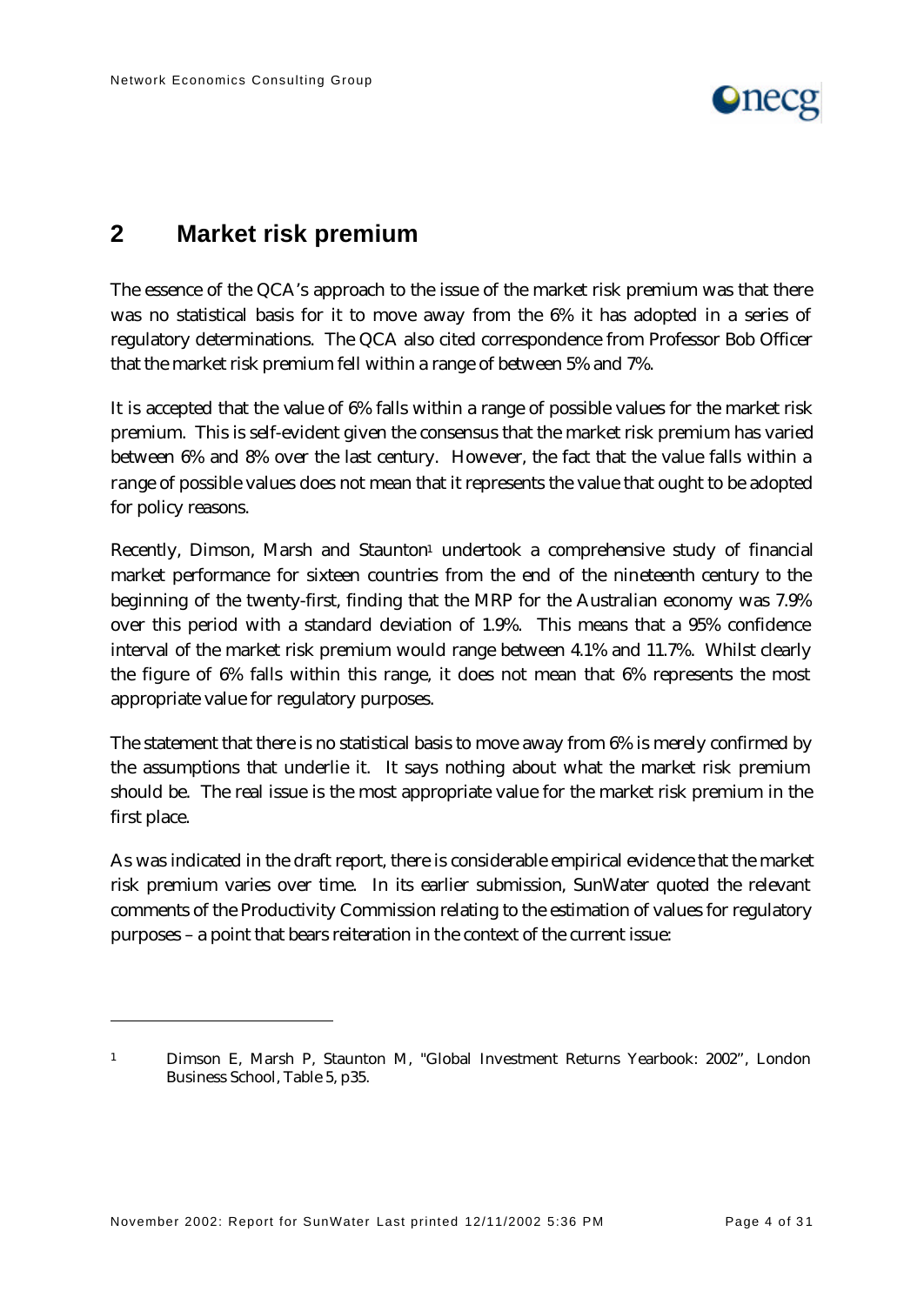$\overline{a}$ 



The possible disincentives for investment in essential infrastructure services are the main concern. In essence, third party access over the longer term is only possible if there is investment to make these services available on a continuing basis. Such investment may be threatened if inappropriate provision of access, or regulated terms and conditions of access, lead to insufficient returns for facility owners.

While the denial or monopoly pricing of access also impose costs on the community (see above), they do not threaten the continued availability of the essential services concerned. Thus, over the longer term, the costs of inappropriate intervention in this area are likely to be greater than the costs of not intervening when action is warranted. The substantial information and other difficulties that confront regulators in establishing access terms and conditions, make this asymmetry in the benefits and costs of access regulation even more important in a policy context.<sup>2</sup>

This suggests that there is a strong public interest argument in favour of a higher MRP than has been customary in Australian regulatory decision making in recent years.

In assessing historical evidence, the generally accepted range among corporate finance professionals in Australia has been 6% to 8%.3 Given this range, it is submitted it makes little sense to estimate a parameter at the low end of this range given the asymmetric consequences of regulation. This is the real issue – rather than whether it is possible to prove a claim or otherwise or whether it is appropriate to move away from a particular position.

<sup>&</sup>lt;sup>2</sup> Productivity Commisssion, "Review of the National Access Regime. Position Paper", March 2001, pp xviii-xix.

<sup>3</sup> For example, see R. Officer, "Rates of Return to Shares, Bond Yields and Inflation Rates: An Historical Perspective," in *Share Markets and Portfolio Theory*, 2nd ed, 1989 University of Queensland Press, St Lucia, 1989, pp. 207-11.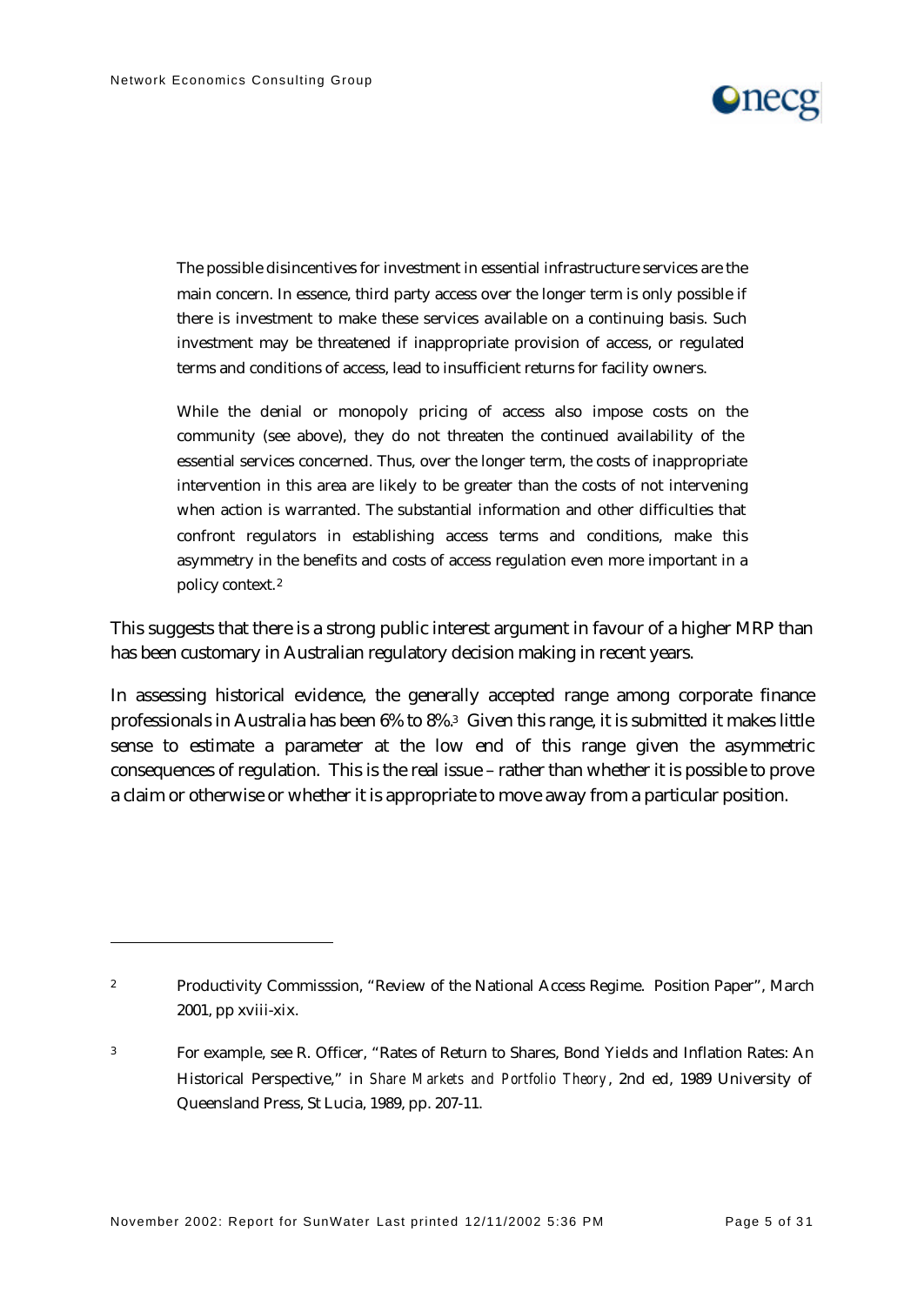

# **3 Assessment of beta**

The QCA assessed the asset beta in respect of the Burdekin Haughton Water Supply Scheme at 0.35, generating an equity premium of 2.1%. We are not aware of a lower asset beta or equity premium being explicitly recorded by a regulatory body in Australia.<sup>4</sup>

This section examines the QCA's assessment of the asset beta and the equity premium above the risk free rate as follows:

- ß section 3.1 provides an overview of the QCA's reasoning in arriving at its beta estimate;
- section 3.2 addresses the QCA's comments regarding adjustments for international beta comparisons;
- **Exection 3.3 analyses the factors affecting the asset beta of the Burdekin Haughton** Water Supply Scheme in light of the QCA's analysis;
- section 3.4 considers issues relevant to the benchmarking of other regulatory decisions.

## **3.1 Overview of the QCA's reasoning**

 $\overline{a}$ 

The QCA's analysis of SunWater's undiversifiable risk in respect of the BRIA was as follows:

- ß concerns were expressed with the lack of adjustment undertaken for international comparators;
- $\blacksquare$  the international survey of water companies included developing countries if these countries and certain others nations are excluded, the average beta of the sample is lower than that submitted by SunWater;

<sup>4</sup> Indeed, as we demonstrate below, the QCA's approach to re-levering asset betas, which is unique amongst Australian regulators, actually *increases the gap* between the risk premium assessed by the QCA relative to other regulators.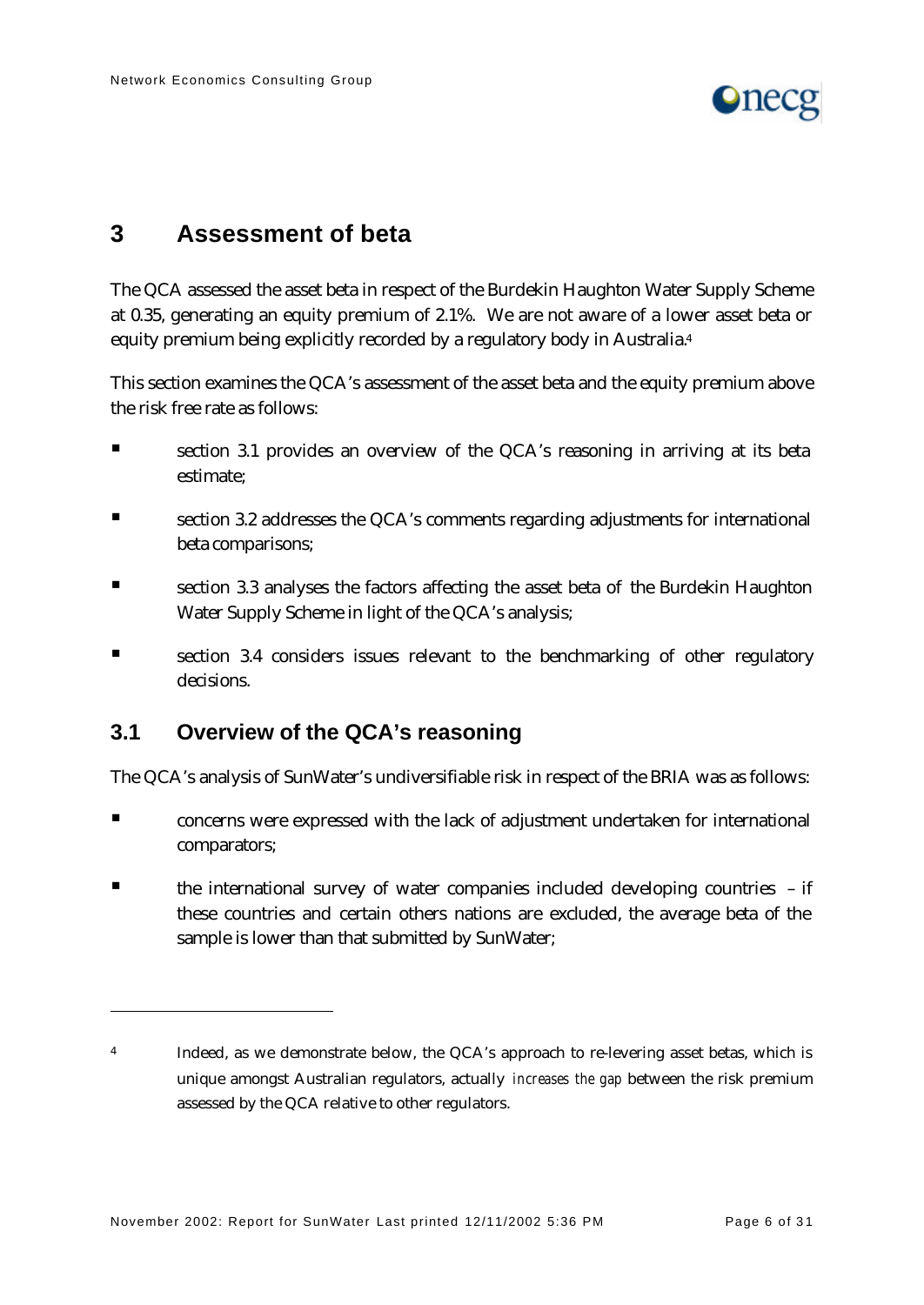

- **Example 12 there are United Kingdom water companies with very low betas;**
- ß returns to the rural sector are more likely to be determined by factors unrelated to the general performance of the economy;
- ß it is reasonable to expect stable cash flows given the low variation in water required to irrigate sugar;
- ß the asset beta for SunWater's activities in the BRIA should therefore be consistent with the lower end of the range generally suggested for the urban sector.

### **3.2 Adjustments for international beta comparisons**

The QCA criticised the lack of international adjustments made to the beta estimation put forward in SunWater's original submission. There is no generally accepted approach to the adjustment of such betas although one approach that has been suggested is as follows:

$$
\beta_{i, OZ} = \beta_{US, OZ} * \beta_{i, US} + cov(R_i, e_{OZ, US}) / var(R_{OZ})
$$

where

 $\beta_{i,0Z}$  = the domestic beta of an Australian company;

 $\beta_{\text{US, OZ}}$  = the beta of the US index regressed against an Australian index;

 $\beta_{i,US}$  = the domestic beta of a US company; and

 $cov(R_i, e_{OZ, US})$  /  $var(R_{OZ})$  = the relationship between the return of company i and the return on the Australian market that is uncorrelated with the return on the US market.

If we assume that the last term in the equation above equals zero (so that the component of the return on the Australian market that is uncorrelated with the return on the US market is also uncorrelated with the return on stock i), the equation then reduces to:

 $\beta_{i, OZ}$  =  $\beta_{US, OZ} * \beta_{i, US}$ 

The essence of the adjustment is to regress the foreign company onto the Australian market. In other words, this transformation estimates the foreign country beta (say, US company) as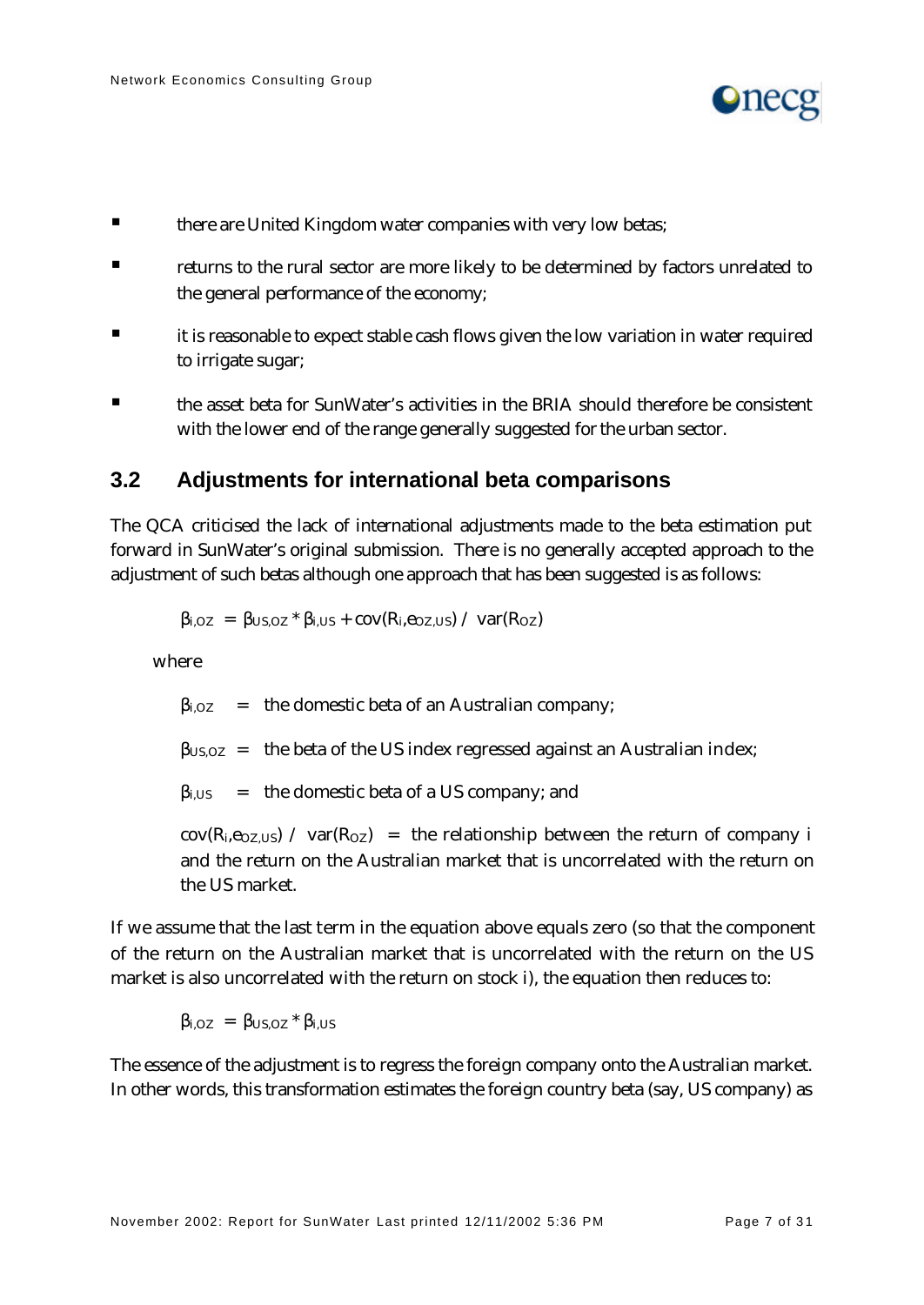

if it were listed in another country (say, Australia) whilst continuing to operate in its home country (the US).

The relevance of this transformation is questioned – what we are really trying to ascertain amongst a number of countries is the covariance between the water business and the economy in which it operates – as opposed to the covariance between the water business and a foreign country (in this case Australia).

In practice therefore, it is submitted that these adjustments lose sight of the essential fact that a beta estimates a level of volatility relative to the market with which the covariance is assessed.

Accordingly, much can be learned from applying a beta estimate in the way that was undertaken – it showed that in many economies water businesses exhibit a relatively high correlation with the local economy. The essential point is that beta is a *relative* measure of covariance. That relativity is important irrespective of the volatility of one market or another.

In other words, one cannot criticise the irrelevance of a "high" beta measure in a highly volatile exchange on the basis that it will be too high for Australia since the measure simply records the covariance between the stock and that (highly volatile) market – generally speaking, the beta would be even higher were the market to exhibit lower volatility.

Indeed, despite the QCA's comments on the lack of an international adjustment, it appears that the QCA was content not to make such adjustments in conducting its analysis of the beta for the BRIA. Moreover, the absence of adjustments of the type suggested would appear to accord with the QCA's previous practice. <sup>5</sup> It is therefore submitted that the unadjusted approach is appropriate for current purposes.

<sup>5</sup> It would appear that there were no adjustments adopted in the QCA's decision on the Gladstone Area Water Board.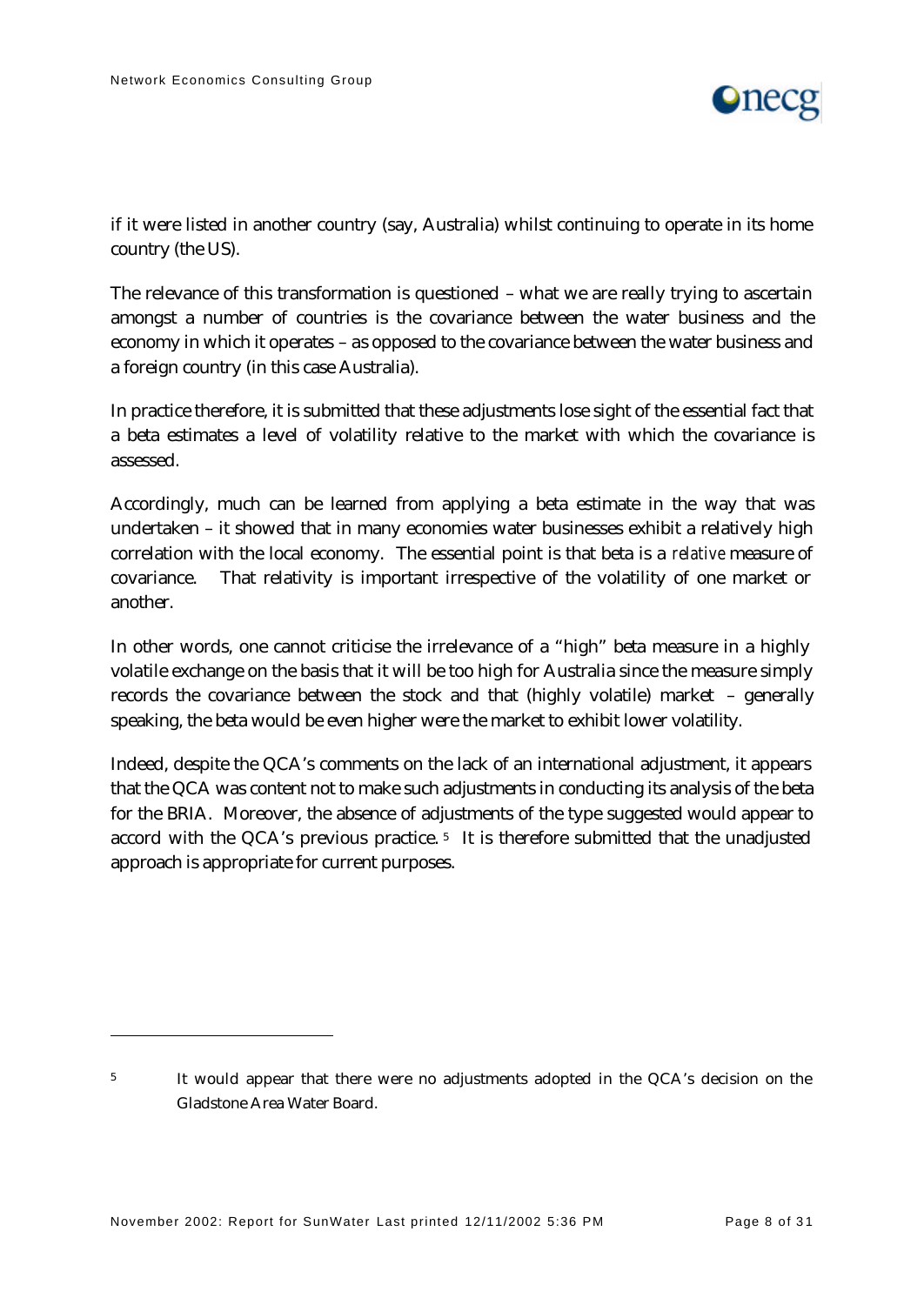

## **3.3 Factors affecting SunWater's asset beta**

The uncertainty created by the absence of domestic or even close international comparators makes the assessment of beta very problematic. However, it is noted that the asset beta of CSR, a major refiner of sugar which operates in the Burdekin is 0.75 (unadjusted) or 0.76 adjusted provides some guidance to the assessment of the appropriate beta for SunWater's operations in the BRIA.<sup>6</sup>

Moreover, there are some critical observations that can be made:

- **If** on the cost side, SunWater's sensitivity to the general economy is likely to be significant and at least equal to the other comparators used in the QCA's analysis; and
- ß on the revenue side, SunWater's volatility is likely to be at least as high as other water businesses considered in Australian regulatory decisions to date.

It is submitted that the appropriate basis for the assessment of SunWater's beta in its BRIA operations is in the context of it adopting a market based pricing approach as described in the draft report so long as it does not involve the extraction of monopoly profit over time (after taking into account assessed contributed assets etc).

In this regard, the draft report is noted in respect of its position that.<sup>7</sup>

As the current price paths do not provide a mechanism by which SunWater can capitalise on past capacities to pay, it would be inappropriate to reduce the level of return when the expected capacity to pay is low. The situation would be different if SunWater had a more market based pricing policy which sought to share in

<sup>&</sup>lt;sup>6</sup> Based on an equity beta of 0.95, debt to value ratio of 0.27 (sourced from Bloomberg) and an "A" credit rating. It is noted that CSR has a presence in several markets – although its sugar refining business represents a not insignificant component of its operations.

<sup>7</sup> Page 103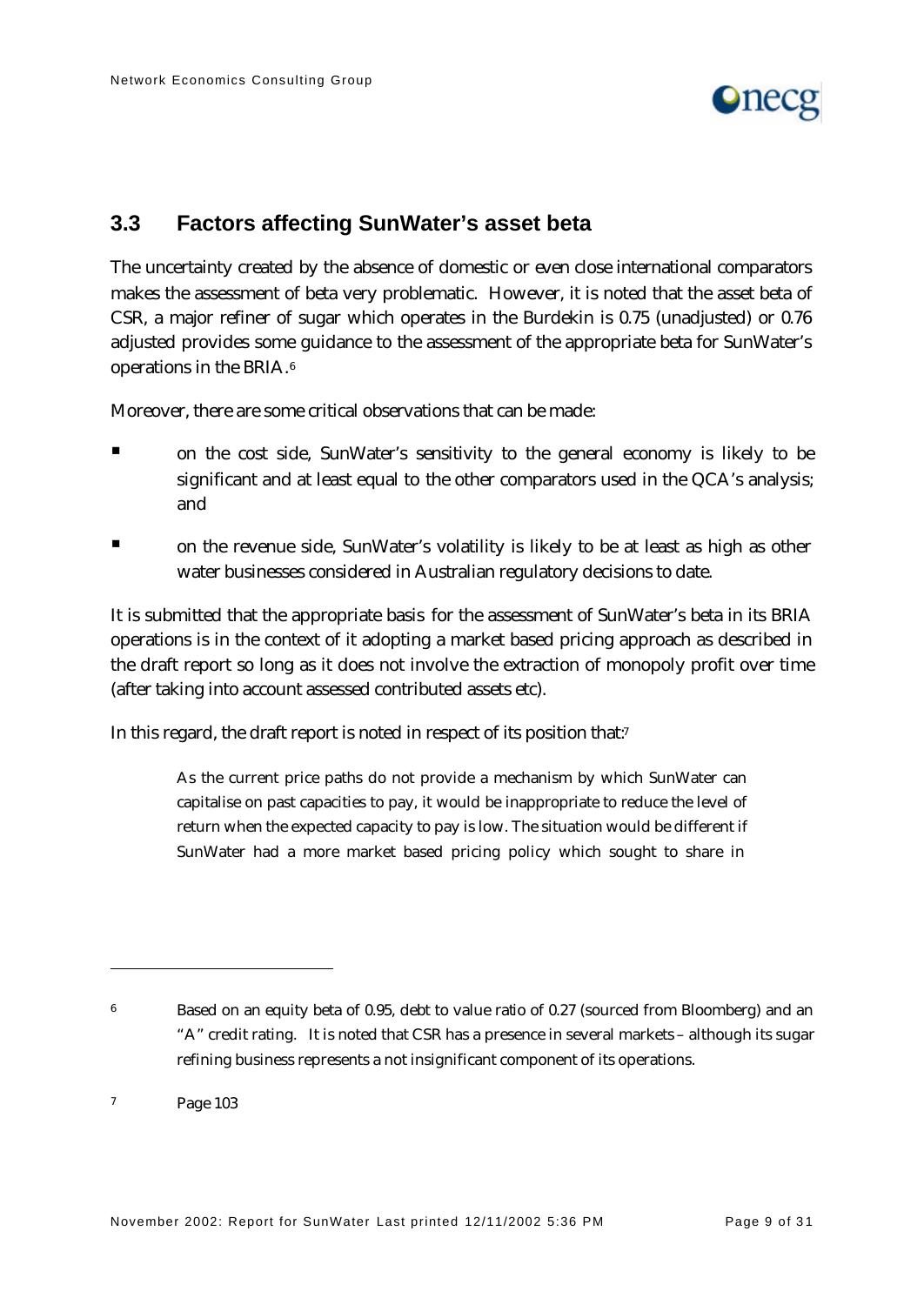

industry highs and lows with other participants in the industry. This is of course an option for future price paths.

It is submitted that the primary concern for the assessment of asset beta should be the signal provided to new investment by the way in which past investment is remunerated. Accordingly, whilst low infrastructure prices might be associated with low volatility, this volatility is a function of a regulatory environment. Regulators could reduce betas for all regulated industries merely by insisting that they set prices at short run marginal cost. However, clearly assessing the volatility of the cash flows (and in turn covariance) on this basis would be fundamentally incompatible with attracting new investment to water infrastructure, or, for that matter, any other infrastructure.

In other words, whilst the setting of a price path at a level that is materially below a commercial return can remove much of the volatility from an entity's cash flows, it also results in the regulatory intervention distorting the assessment of beta. Notice that this is a different situation to that normally found in regulatory settings, where the regulator sets the price (or the maximum allowed revenue) at a level which is deemed to approximate the outcome of a competitive market.

Accordingly, the following analysis proceeds on the basis that the beta for SunWater's activities in the BRIA should be assessed on the basis of the QCA's suggestion of possible pricing arrangements (as described above).

#### **3.3.1 Cost related exposures to the economy**

The correlation between SunWater's costs and the economy as a whole should be very similar to the other water companies that have been considered in regulatory decisions. Accordingly, there is no basis for suggesting a relatively low beta value for SunWater's activities in the BRIA on account of cost related concerns.

#### **3.3.2 Revenue exposures to the economy**

It is also contended that it would be a mistake to simply assume that a low beta is appropriate for SunWater merely because of its exposure to international sugar market. This is based on the following observations:

ß it is reasonable to expect that SunWater's capacity to earn revenue from its operations will be significantly affected by domestic macroeconomic factors;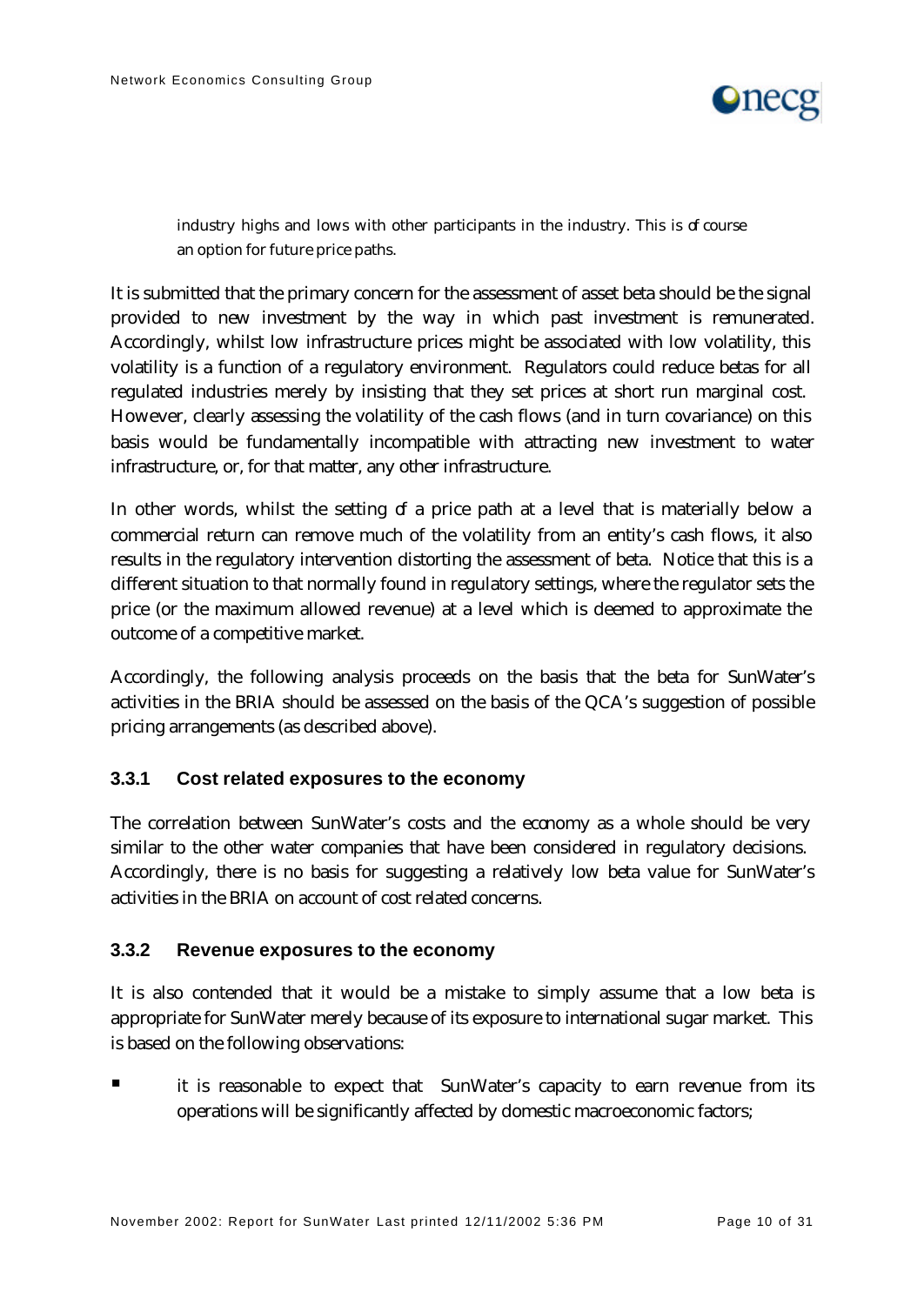

- ß the export orientation of SunWater's customers business does not necessarily justify a low asset beta; and
- **Example 3** SunWater is exposed to material volume risk (including current excess capacity).

It is submitted that for the purposes of assessing SunWater's rate of return, it should be assumed that SunWater faces a pricing environment that best reflects its capacity to earn a commercial rate of return on its investment. However, an inevitable corollary of this approach for SunWater's operations in the BRIA is that it creates pricing volatility which should be considered in the context of beta.

The QCA's previous investigations have highlighted the impact of pricing risk on equity and asset betas. For example, table 15.8 of the QCA's *Final Decision on the Proposed Access Arrangements for Gas Distribution Networks: Allgas Energy Limited and Envestra Limited*:

| <b>Industry</b>                                 | Asset beta range<br>(based on adjusted equity betas) |
|-------------------------------------------------|------------------------------------------------------|
| Gas distribution (listed companies)             | $0.46 - 0.471$                                       |
| Electricity generation (listed companies)       | $0.88 - 1.22$                                        |
| Electricity distribution (listed companies)     | 0.46                                                 |
| Gas distribution (regulatory decisions)         | $0.40 - 0.60$                                        |
| Electricity distribution (regulatory decisions) | $0.35 - 0.50$                                        |

#### **Table 15.8: Summary of domestic comparable asset betas**

<sup>1</sup> The actual range for Australian gas distributors is 0.09 to 0.47. However, for Envestra (asset beta of 0.09) the equity beta was estimated using only 46 observations, and the company had a leverage ratio of 0.8328. This makes Envestra's leverage ratio and therefore its asset beta an outlier relative to other distributors, which have a leverage ratio in the range of 0.1736 to 0.2988. It was therefore excluded.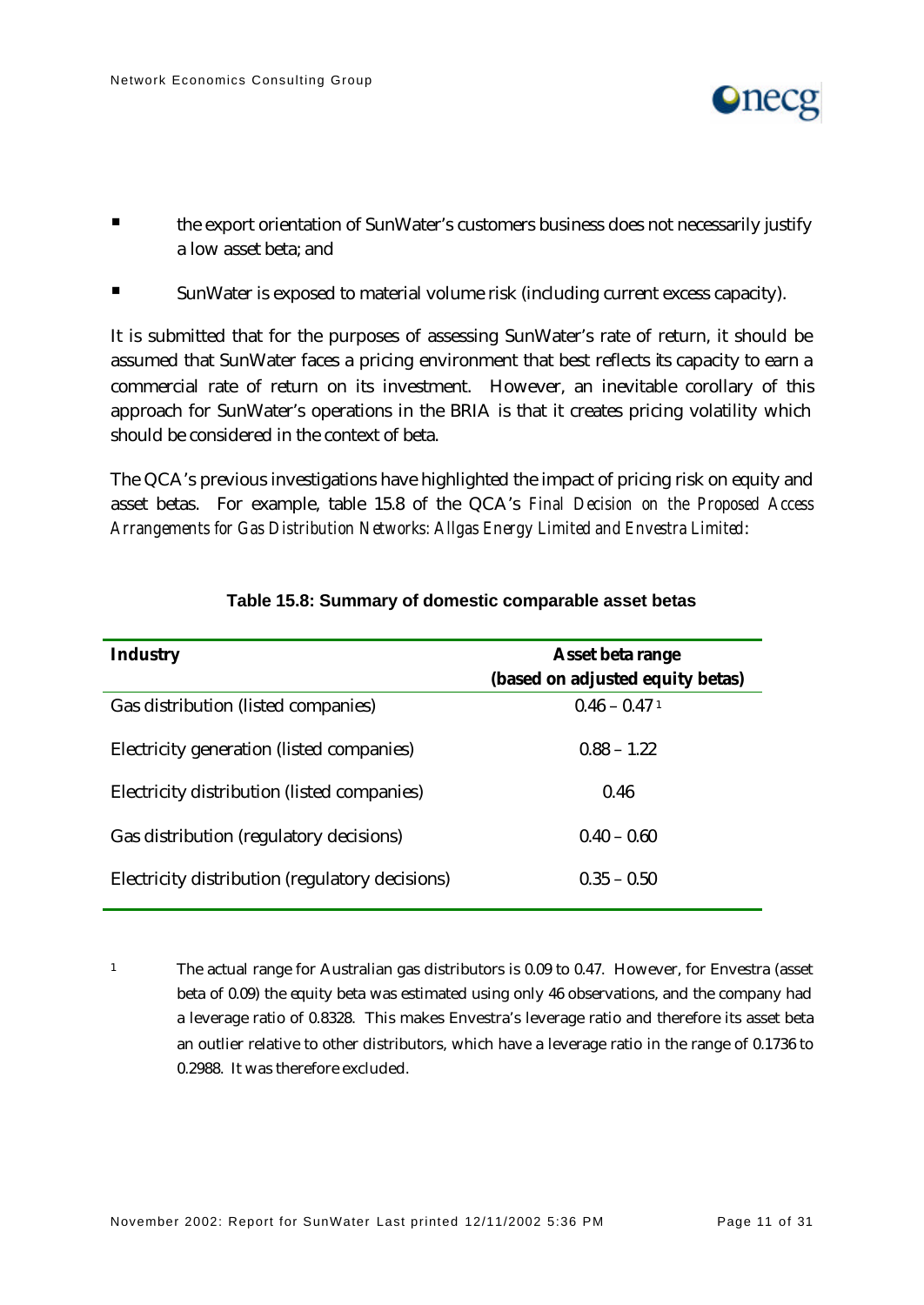

Notice in this table the fact that the asset betas for the electricity generators materially exceed those of distributors – the key difference being the extent to which generators operate in a competitive market and consequentially face price volatility.

In this regard, the following observation from the draft report is instructive:

However, the Authority notes that the estimated capacity of sugarcane producers to pay has shown considerable volatility in the past and may do so in the future. The Authority also notes that, given that volatility, point in time estimates of expected capacity to pay based on future prices are necessarily quite problematic and caution needs to be exercised when using them for pricing purposes.

The key point here is that in assessing SunWater's asset beta in respect of its activities in the BRIA it is important that it be considered in the context of the environment – most notably one in which the inherent volatility in the returns is considered in the absence of a constraint that requires prices be maintained for a period well below upper bound (the normal starting point for pricing and regulatory investigations).

Therefore, the fact that SunWater faces price volatility if it is to earn a commercial return must affect the assessment of beta. We are not aware of an instance in Australian regulatory history where a service provider is exposed to such a high level of volatility in earnings if it is to earn a commercial return on its investment.

Furthermore, SunWater's capacity to earn such a return can be expected to be materially affected by domestic factors, most particularly, interest rates and exchange rates because of the impact of these parameters on its customers. The exposure to interest rates was highlighted in the draft report and confirmed by the Queensland Rural Debt Survey undertaken by the Queensland Rural Adjustment Authority which is illustrated below (the peak in the figure corresponds to the region comprising the Burdekin).<sup>8</sup>

<sup>8</sup> Queensland Rural Adjustment Authority (2002) Rural Debt in Queensland Survey, p24.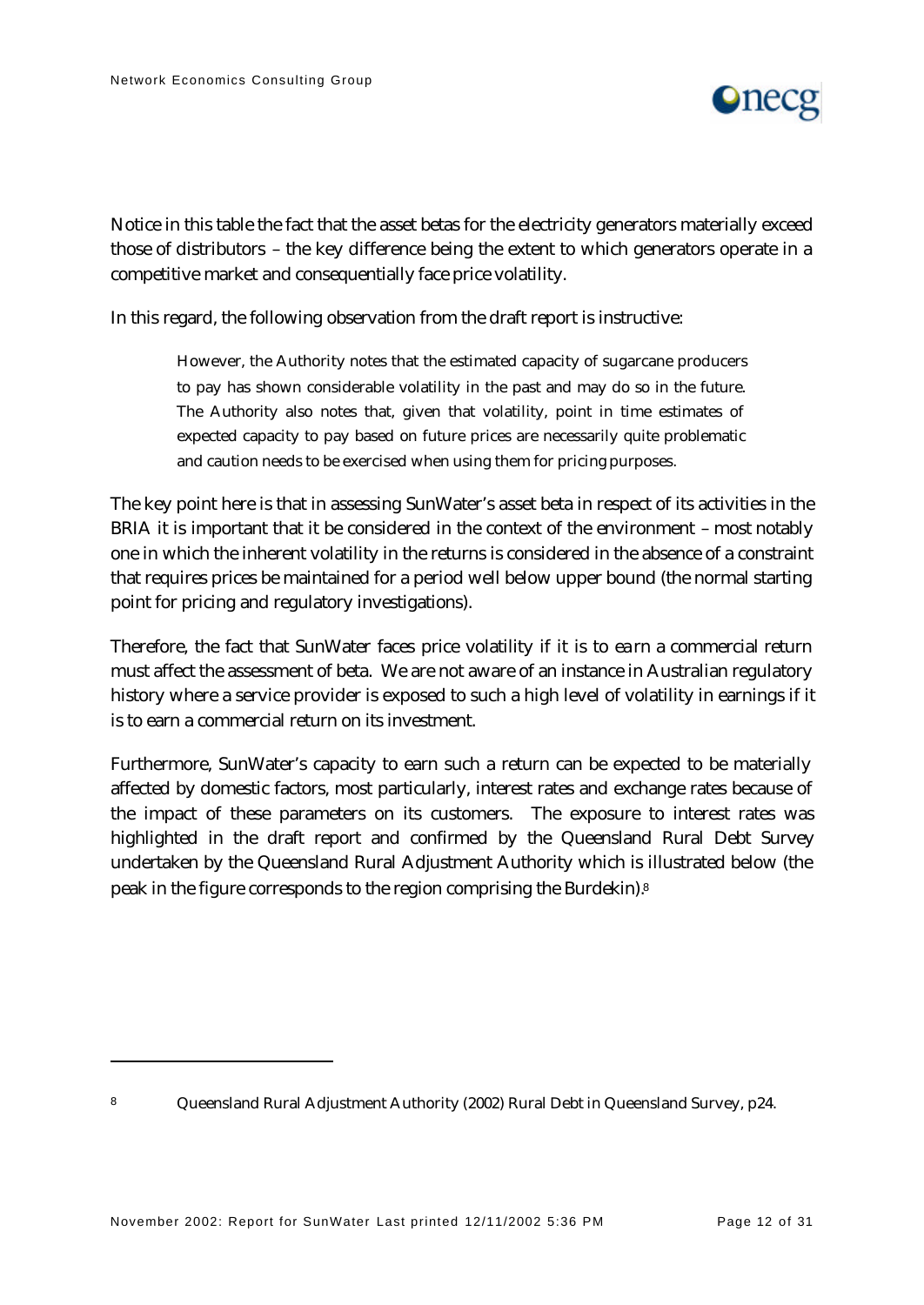



#### Movement in Debt by Region By Industry 1994-2001

Source: Queensland Rural Debt Survey, January 2002

The extent of debt is likely to materially affect the exposure to interest rates and with it SunWater's exposure to interest rates through the exposure of its customers. This means that the covariance of SunWater's returns with the Australian market can be expected to be higher than that normally experienced by urban water suppliers.

In addition, SunWater's capacity to earn a commercial return will also be affected by another macroeconomic variable, namely exchange rates. This is because the sugar that is produced in the BRIA region is exported – hence the capacity to pay for water infrastructure related services will be materially affected by interest rates. Again, we are not aware of a similar situation arising in Australian regulatory history.

Moreover, it is submitted it is wrong to suggest an export orientation necessarily results in a low beta because of a low correlation between sugar prices and domestic equity markets.<sup>9</sup> Australia is a small open economy – nearly  $\frac{1}{4}$  of Australian GDP is made up of exports.<sup>10</sup> However, export orientation is not necessarily conducive to a low beta – for example, Figure 2 below illustrates that the industry average beta for diversified resources is well above 1 whilst the industry average equity beta for energy which is about 0.8.

<sup>9</sup> Page 80.

<sup>10</sup> ABS Series 5204 for 2000/01 financial year gives the ratio of exports to GDP of 22.9%.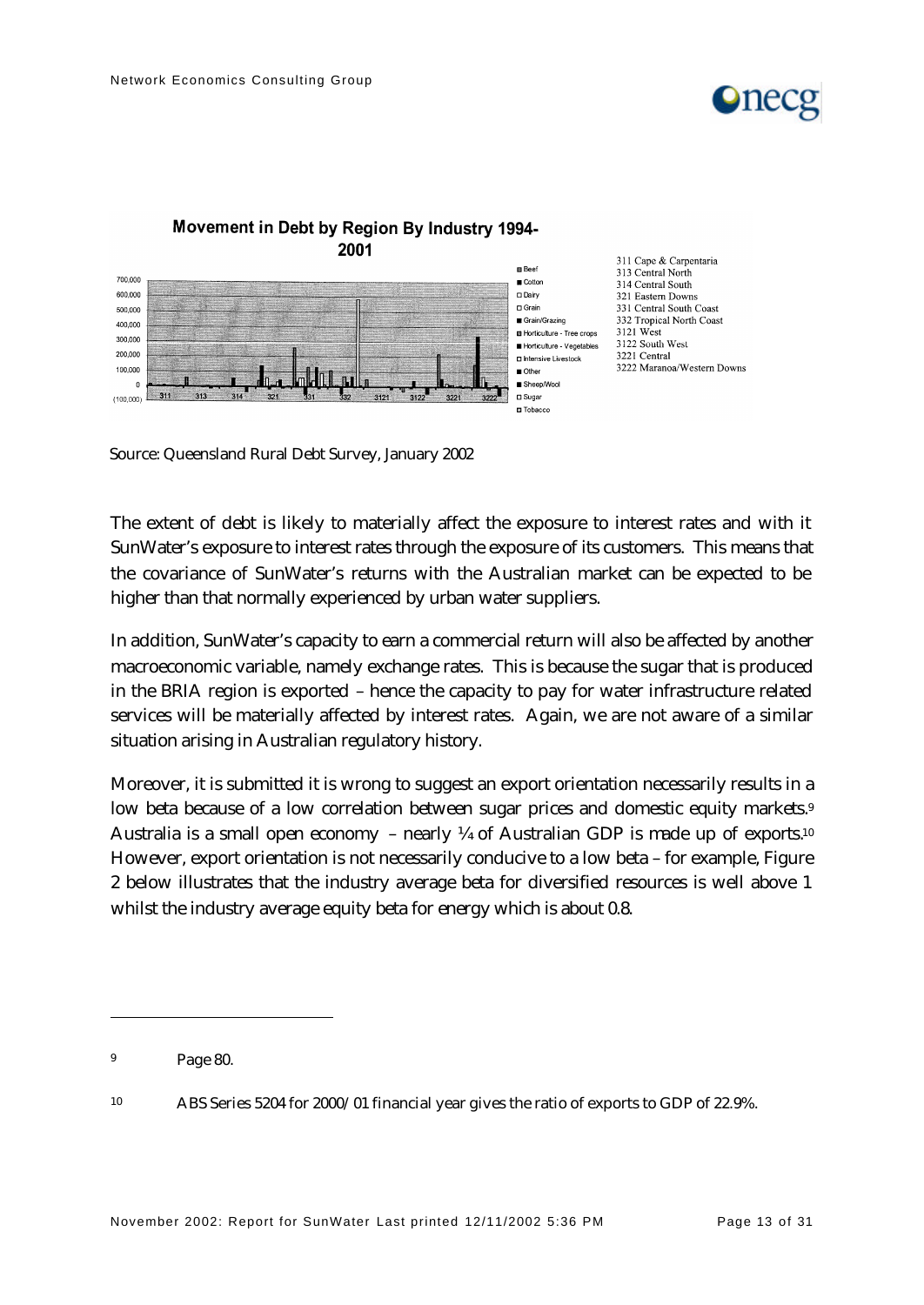

Table 1 lists several Australian companies who earn a substantial proportion of their income from foreign sources and highlights that these companies have relatively high betas.

| <b>COMPANY</b>                 | %   | <b>Equity beta</b> | <b>Raw asset</b><br>beta | <b>Adjusted</b><br>asset beta |
|--------------------------------|-----|--------------------|--------------------------|-------------------------------|
| <b>News Corporation</b>        | 94% | 2.05               | 1.61                     | 1.34                          |
| <b>CSR</b>                     | 55% | 0.95               | 0.75                     | 0.76                          |
| Westfield                      | 75% | 0.64               | 0.60                     | 0.71                          |
| <b>James Hardie Industries</b> | 80% | 0.68               | 0.63                     | 0.72                          |

#### **Table1 – Betas for export orientated Australian companies**

Source: JB Were Research and Bloomberg

Finally, the foregoing discussion has focused on pricing related risks. However, it is noted that SunWater's predominant customer in the region is currently under extreme stress. Accordingly, beyond the price related risks outlined above, there must also be material volume related risk – if the sugar industry is to substantially scale back its activities it must materially affect SunWater's capacity to earn revenue for an extended period of time. This risk only serves to highlight the case for a relatively high asset beta to be assigned for SunWater's operations in the BRIA. Furthermore, SunWater's operations in the BRIA are currently the subject of excess capacity, a factor the QCA thought of particular relevance in the assessment of the rate of return for GAWB.<sup>11</sup>

#### **3.3.3 Validity of international comparisons**

It is noted that the QCA referred to the declining betas of British water companies. However, based upon Bloomberg data (November 2002) the standard error of the beta

<sup>11</sup> This is discussed further in section 3.4.1 below.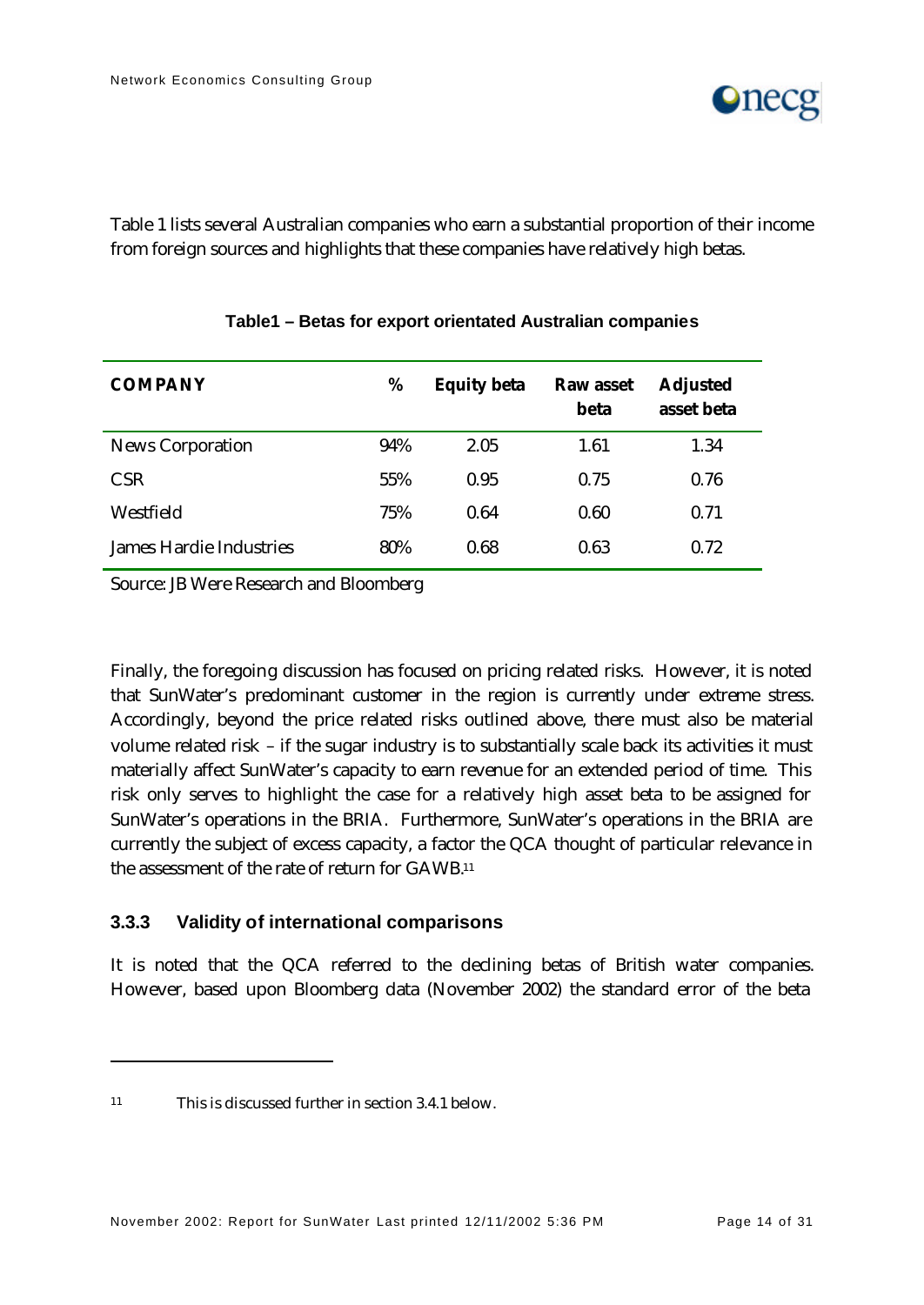

estimates of each of the water companies was sufficiently high that, from a statistical perspective, the betas contain relatively little information from which any inferences of fact can be drawn. Statistically, it is likely the measured decline is not nearly statistically significant. Therefore, no implications about a trend can be made from the data.

## **3.4 Comparison with other regulatory decisions**

There are three issues that emerge from the QCA's consideration of other regulatory decisions:

- $\blacksquare$  the consistency with other regulatory decisions of the QCA;
- ß the relevance of the range that has been adopted by other regulators; and
- ß the beta adjustment process adopted by the QCA which results in lower risk premia relative to the other regulators against which the QCA has benchmarked the asset beta.

#### **3.4.1 Comparison with other QCA decisions**

In the QCA's *Final Report Gladstone Area Water Board: Investigation of Pricing Practices*, concluded that GAWB's asset beta was 0.45 on account of:

The main factor which supports a beta towards the upper bound of the range is uncertainty associated with future sales and thus future revenue stability. Firm commitments have been established for only 20 per cent of the 40,000 megalitre current capacity augmentation.

Notice however, that SunWater also is exposed to volatility in returns arising from the current excess storage capacity in the Burdekin Falls Dam. Moreover, for the reasons described above, it is submitted SunWater is exposed to material volume risk.

Interestingly, GAWB's existing demand was largely driven by industrial demand which in turn was backed by take or pay contracts. The customer whose demand is likely to be most highly correlated with the economy was that of a base load generator operating at the lower end of the generation cost curve (suggesting relatively low volume risk and no price link). Any risk from industrial demand is also moderated by take or pay arrangements and the fact that water constitutes a relatively minor cost for the relevant production processes.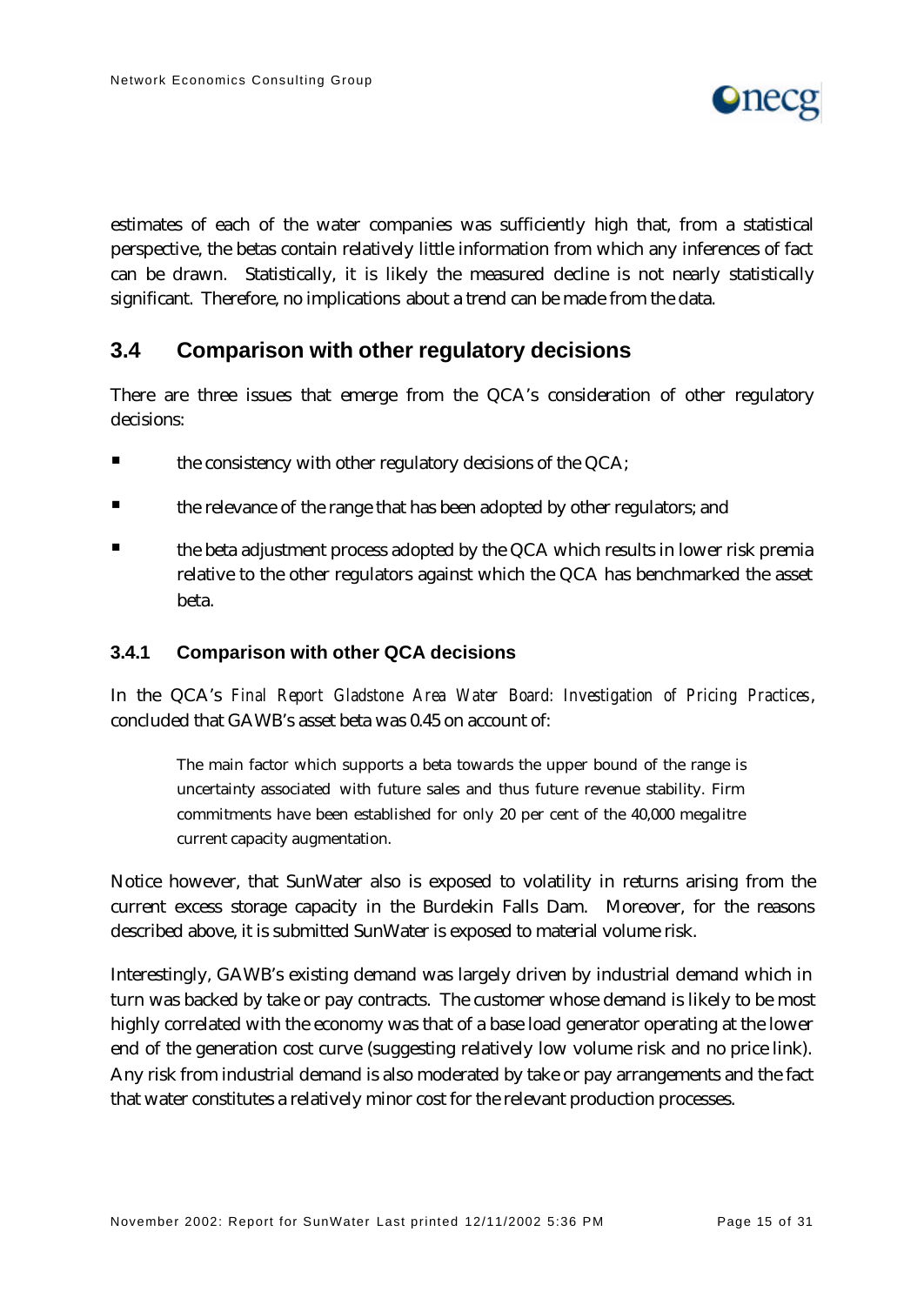

This situation can be contrasted with the environment it is suggested should underpin the assessment of the beta for SunWater's BRIA operations, namely where there is a degree of volatility in future pricing levels due principally to movements in international sugar prices, domestic interest rates and exchange rates. Whilst these factors would no doubt be relevant to GAWB in some way, particularly in relation to new sales, it is clear that the directness of the impact is more dramatic in the case of SunWater's BRIA operations as it affects virtually the totality of its potential revenue from the region. Accordingly, it is submitted that SunWater's asset beta should lie above that assigned to GAWB.

The QCA assigned an asset beta of 0.45 for both QR and the electricity distributors. Whilst exposure to the economy on the cost side is similar for SunWater's BRIA operations, the fact that regulatory arrangements for both QR and the electricity distributors involved revenue caps (in the case of QR, this being provided as an option) means that there is little exposure to the domestic economy for the regulated cash flows of these entities – in marked contrast to SunWater.

Finally, the QCA assessed the asset beta for gas distributors at 0.55 partly as a consequence of size and also the higher risk associated with a price cap as opposed to a revenue cap (principally manifesting itself in intra-regulatory period volume risk). However, it is likely that the volatility of the cash flow from SunWater's operations in the BRIA (on the basis of the stated assumptions) would be higher again than the gas distributors on account of the range of possible pricing outcomes and the fact that it too is subject to material volume risk.

#### **3.4.2 Range adopted by other regulators**

The QCA summarised regulators' decisions on water asset betas as follows:

Based on all the above, it has been concluded that asset betas for the water industry typically fall within a range from 0.3 to 0.45, with most falling around 0.3 to 0.4, although GPOC considers they may range up to 0.55 in Tasmania given that State's smaller water businesses and the tendency for these to have less diversified customer bases.

It is submitted however that whilst this accurately depicts regulatory decisions on the asset beta, those decisions do not represent the totality of the available data on the issue. This is highlighted by the international sample of statistically significant betas provided to the QCA as part of SunWater's initial submission.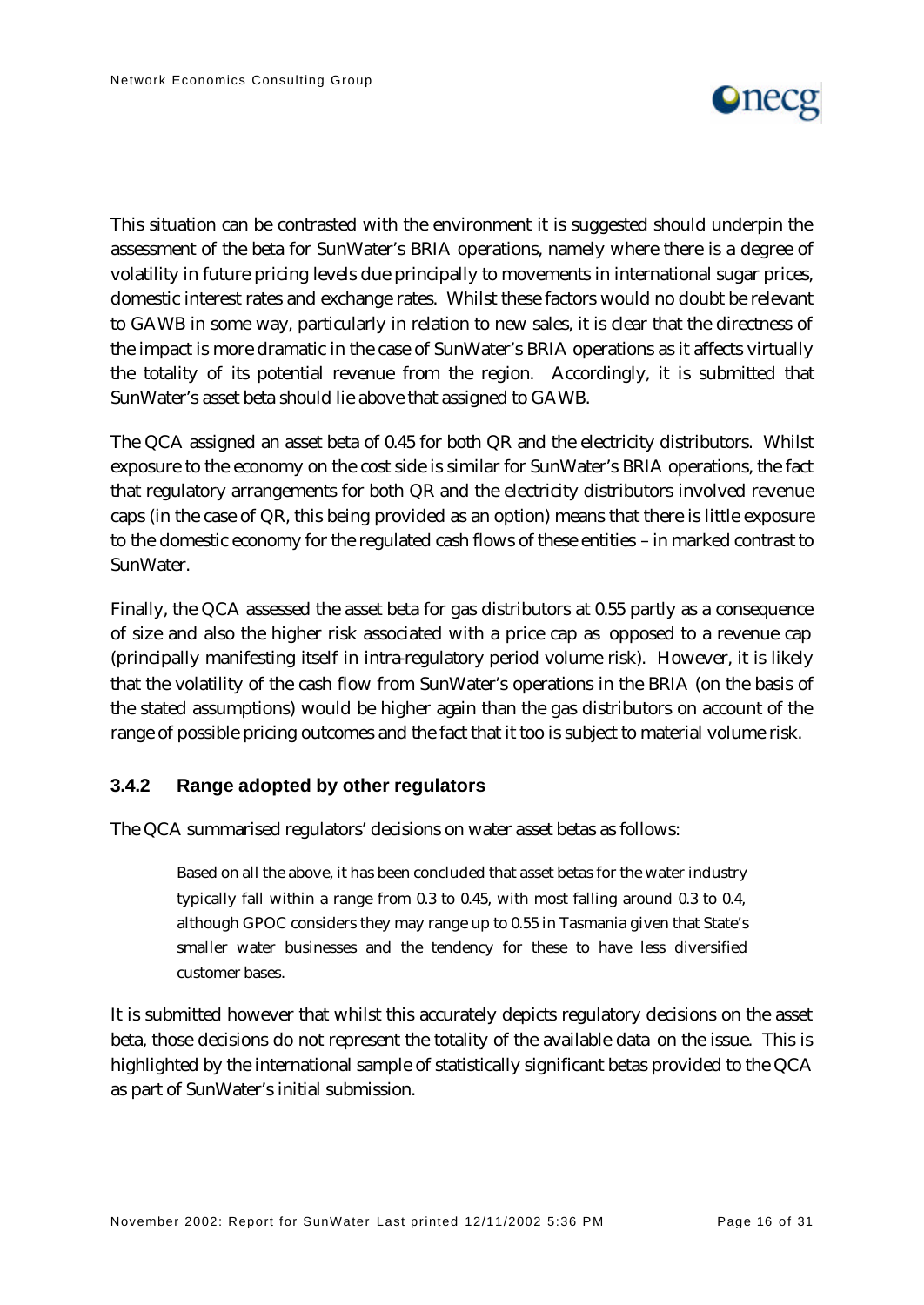

For example, even applying the sub-sample suggested by the QCA (being the US, the UK, France, Spain, Italy provides a range of between 0.29-0.77 (unadjusted) and 0.38-0.85 (adjusted).12 It is noted that even this list omits OECD countries such as Greece whose inclusion increases the upper end of the range to 0.88 (unadjusted) and .91 (adjusted).<sup>13</sup>

Moreover, it is submitted that the selective interpretation of a world-wide sample is not justified for the reasons outlined above – what is being measured is relative risk in the context of an economy. Moreover, it is noted that once regard is had to the dispersion around beta estimates, there is little difference between the asset beta range of OECD and non-OECD countries – which is not surprising given that beta measures risk relative to an economy.

Our survey of regulatory decisions suggests that this issue may not have been the subject of a thorough international benchmarking exercise in previous investigations (which generally have been limited to the UK, the US, New Zealand and in some cases France). Indeed, if it were, it is suggested that a wider range of asset beta estimates would have been considered.

#### **3.4.3 Approach to debt beta in regulatory decision making**

Regulatory bodies have adopted different practices to the quantification of debt betas which means that comparing asset betas in isolation does not portray an accurate reflection of allowed risk margins. In regulatory decisions in Australia, two main approaches have been taken on the debt beta:

ß estimating the debt beta using the debt risk premium (DRP) and the CAPM structure, or

 $12$  This assumes a debt beta of  $144$ .

<sup>13</sup> It is thought inappropriate to limit an international survey in this way – for example, limiting the assessment to OECD countries would exclude Brazil – yet Cia Saneamento Basico De SP services the San Paulo district which produces approximately one half of Brazil's sugar.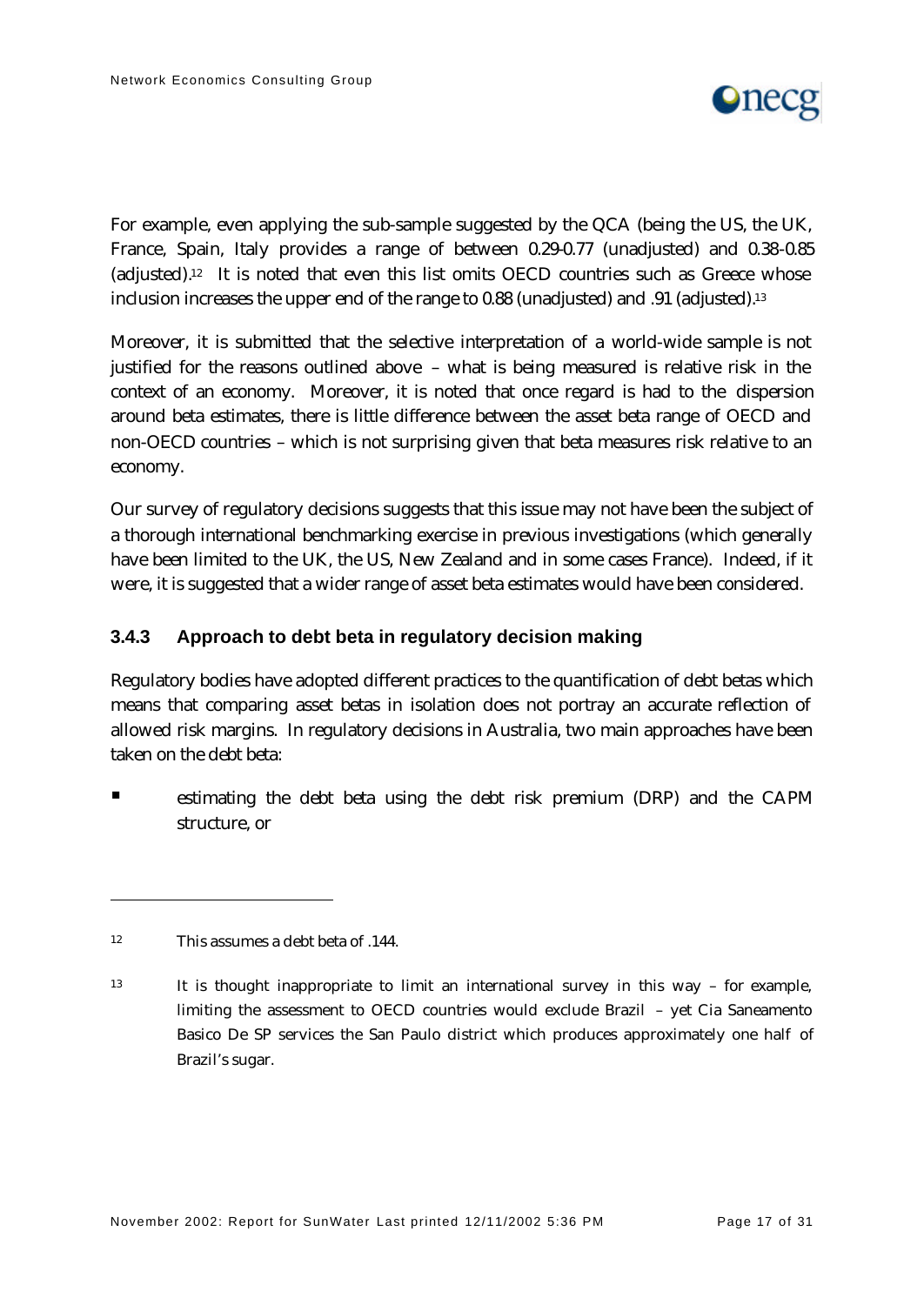

ß assuming the debt beta is zero or a number materially lower than the DRP would imply.

The first view (and that adopted by the QCA) begins with the argument that debt is risky. This is evidenced and measured by the DRP. The debt beta is estimated in the context of the CAPM structure using the estimates of DRP and market risk premium (MRP). To illustrate, assume the DRP =  $1.5\%$  and MRP =  $6\%$ . Then the CAPM structure in excess returns form is used as follows:

 $DRP = \beta_d * MRP$  $B_d = DRP \div MRP$  $B_d = 1.5\% \div 6\% = 0.25$ 

The second view (and that adopted by many other regulators in Australia) is argued from two different perspectives. Regulators have sometimes argued that they will assume the debt beta is zero for simplicity. Others argue that the systematic risk of debt is low and in particular, much lower than assumed by the first approach set out above. This is because the volatility of returns to debt is not highly correlated with volatility in the market. Therefore, the debt beta is lower than that implied by the DRP (and in some cases approximately zero) and the return to debt can be represented as:

 $R_d = R_f + R$ (systematic risk) + R(default risk) + transactions costs

This approach highlights that the DRP is a reward for systematic risk, default risk and recovery of transactions costs. However, with the assumptions of the CAPM there is no reward for default risk (independent of systematic risk) and there are no transactions costs. Therefore, on this view, the debt beta should be based only on the extent of which the returns to debt vary systematically with the market. Because of the difficulty of measuring returns to debt, there is a dearth of empirical literature that provides measurements of this systematic risk. However, consideration of the behaviour of debt yields and other insights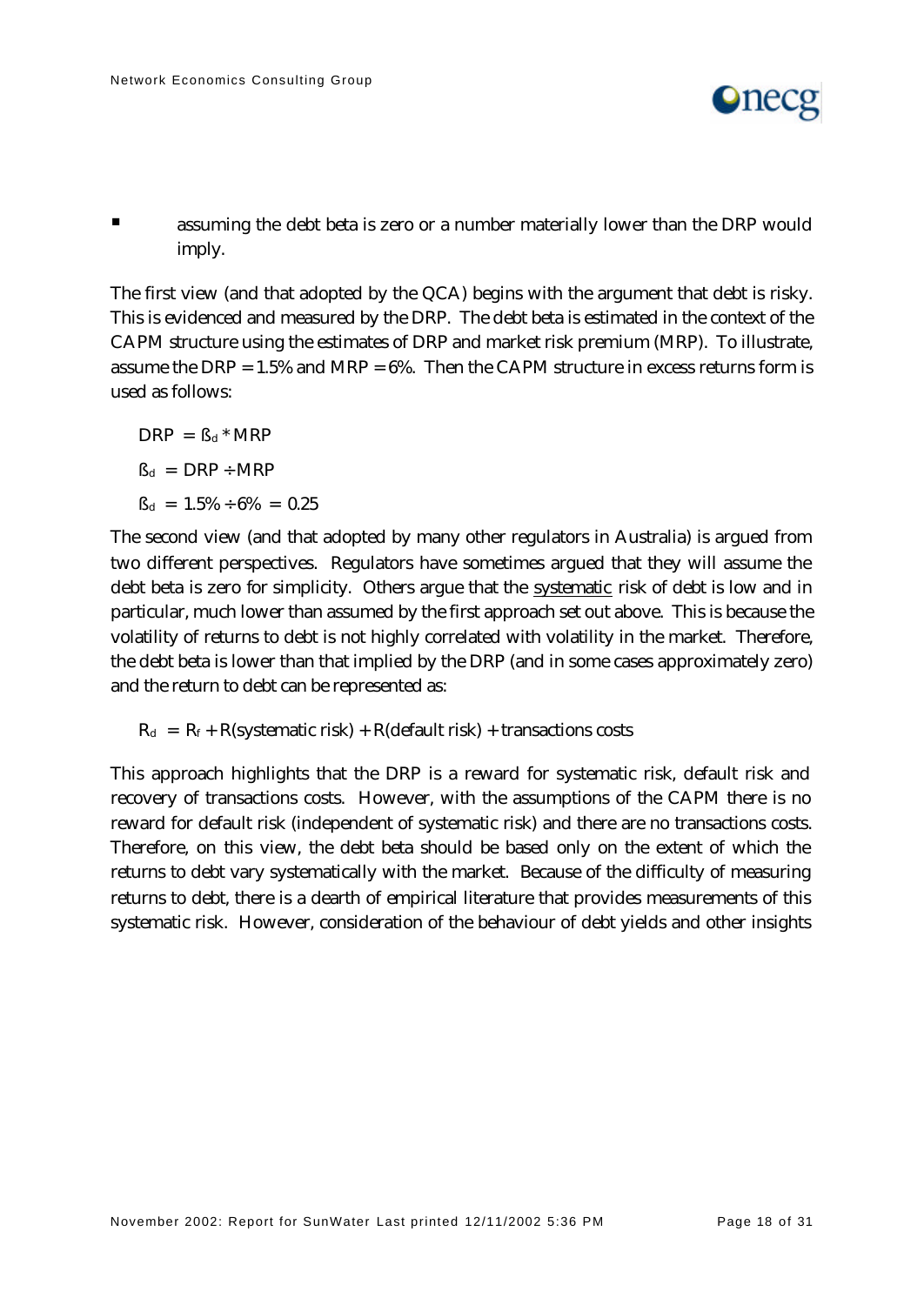$\overline{a}$ 



into the issue support an estimate that the systematic risk of debt is below that implied by the DRP alone (and sometimes it has been assumed to be near zero).<sup>14</sup>

In summary, the approaches adopted by the regulators include:

- ß the QCA determines the debt beta based on the first approach namely the debt premium divided by the market risk premium;
- **Example ACCC** has traditionally adopted a value of zero in its electricity decisions and a value between 0.06 and 0.15 in its gas decisions;
- ß the ESC has adopted a pragmatic approach, and in its most recent decisions has adopted a value of between 0 and 0.12; and
- $\blacksquare$  IPART has assumed a debt beta of 0.06 in its decisions to date.

The implication of the QCA approach is that the nominal vanilla WACC can be estimated solely from the CAPM using the asset beta. For other regulators, the DRP has an additional significance as it represents an additional return above that implied by the asset beta in isolation (in contrast to the QCA approach).

The effect of this different approach is seen in figure 1 below, which sets out, for all QCA decisions and the most recent decisions of other regulators, the asset beta multiplied by the

<sup>14</sup> The rationale for a low debt beta is further clarified when we consider why we generate a debt beta in the first place. Its only use in estimating a WACC is in the de-levering and relevering of equity betas. It is fundamental to note that all of the conversion formulas that use debt beta are in a CAPM framework, including the CAPM assumptions. What is important as we convert between asset betas and equity betas is systematic risk. The role of the debt beta is to show how there is a sharing of a firm's systematic risk between the systematic risk of equity and the systematic risk of debt. This justifies measuring the debt beta only in terms of its systematic risk. If debt has risks that are rewarded in the market, but are assumed away in the CAPM world, then they would not be relevant to the delevering and re-levering process.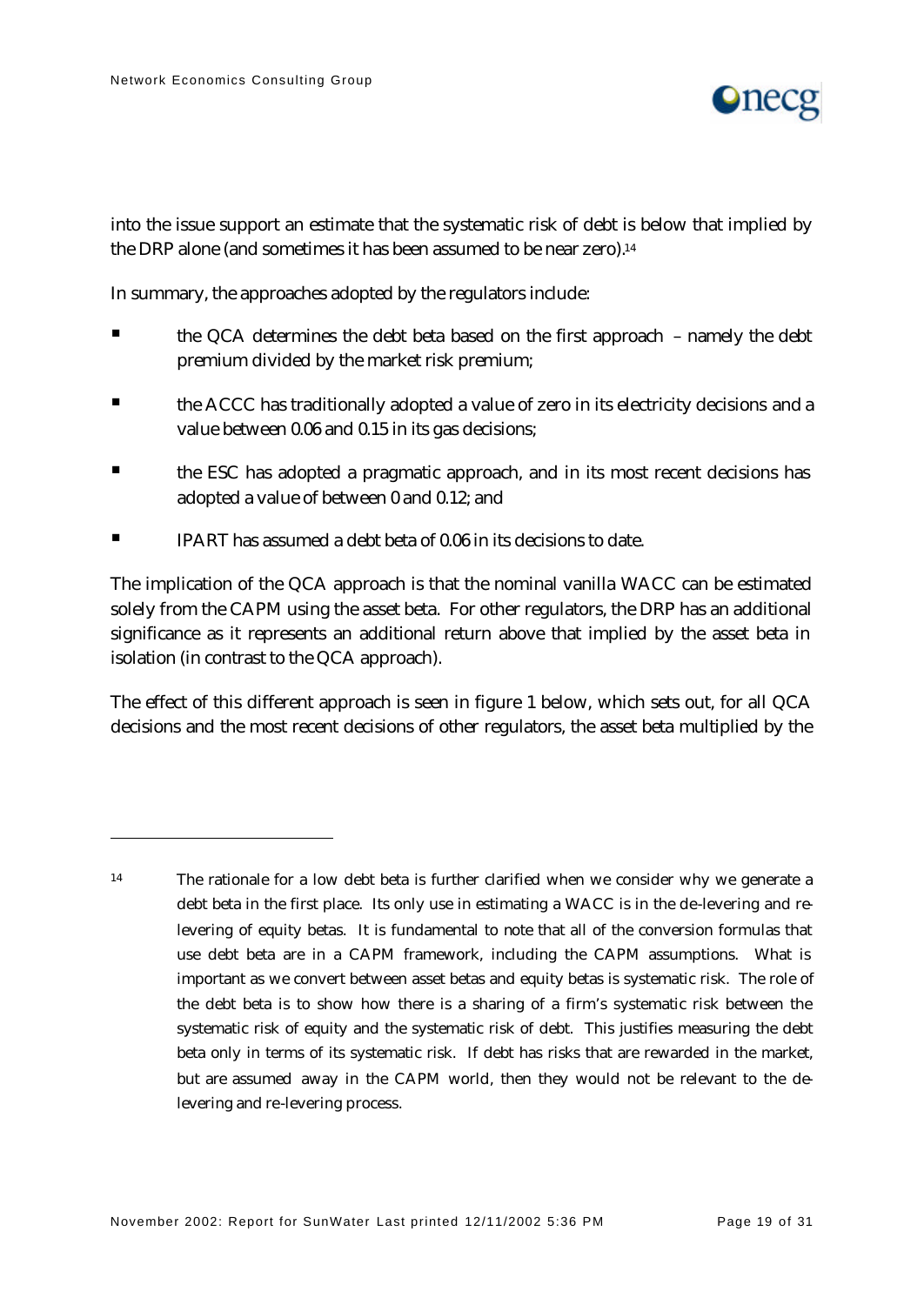

market risk premium plus any increment allowed in the WACC to reflect the effect of the debt beta being set below the debt margin divided by the market risk premium.

The key point is that the QCA should make a corresponding adjustment to take account of the debt beta when benchmarking off other Australian jurisdictions. Alternatively, debt betas should be estimated to incorporate only systematic risk which in turn suggests that debt betas in general should be much lower than applied in the QCA's regulatory processes to date.



### **Figure 1: Composition of premium of vanilla WACC over the risk free rate: QCA and other recent decisions**

The implication of the differing approaches, as illustrated in figure 1 is that comparing the asset betas allowed by regulators is misleading unless the approach to the debt beta is considered.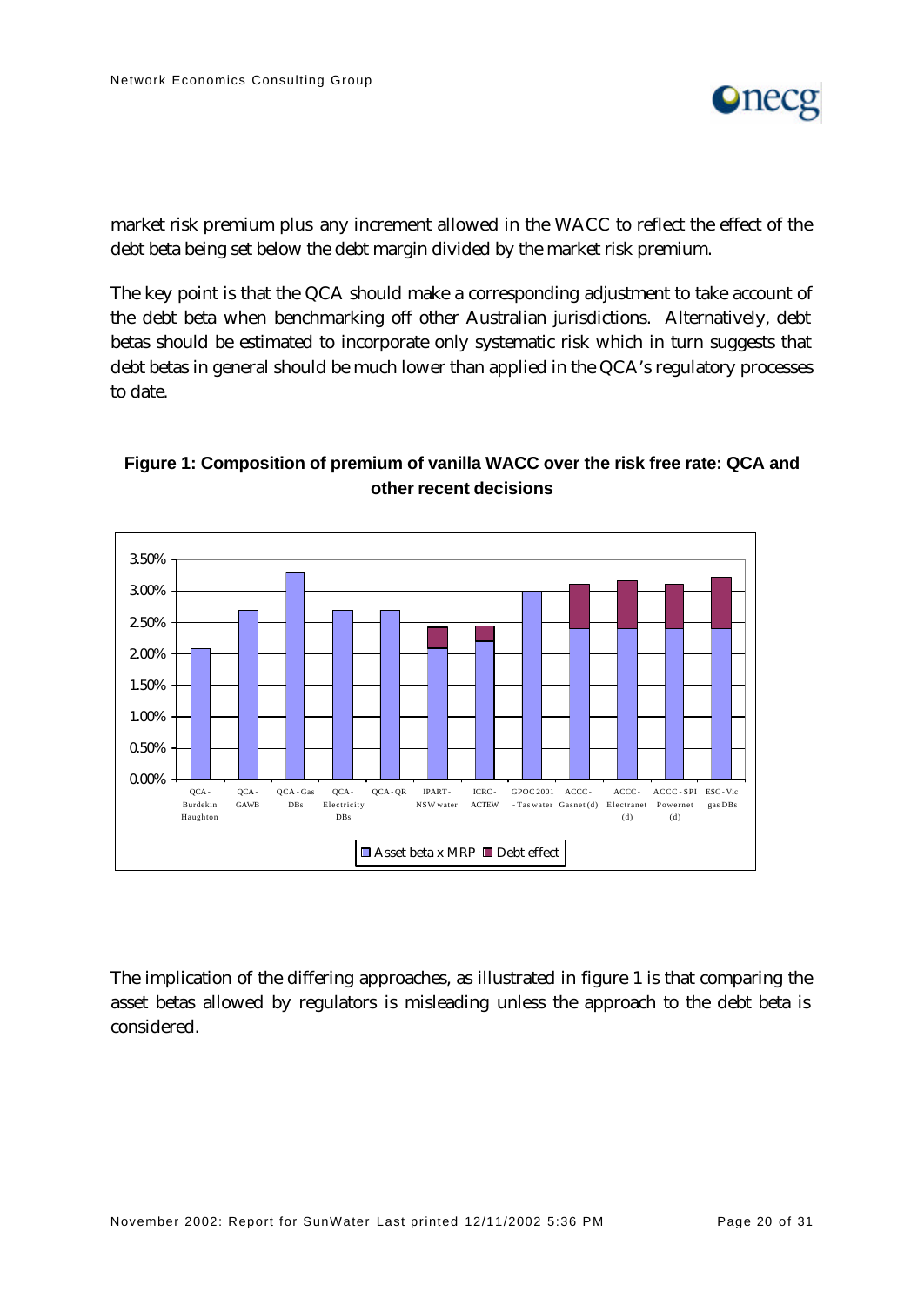

## **3.5 The case for beta adjustments**

The QCA indicated that it considers both adjusted and unadjusted beta estimates in its analysis, although it appears that in the current case it relied exclusively on unadjusted beta estimates (the sample included no raw asset betas in the vicinity of that ultimately applied by the QCA).

In assessing betas, the following comments are offered:

- beta measures are subject to high levels of dispersion the average dispersion is over 0.30;
- ß beta measures are volatile figure 2 illustrates this volatility by comparing industry average betas over time. Note that individual company betas can be expected to exhibit greater volatility than industry averages.



#### **Figure 2 Volatility in industry average betas over time**

The Attachment to this submission sets out the basis for adjustments to beta from a technical perspective.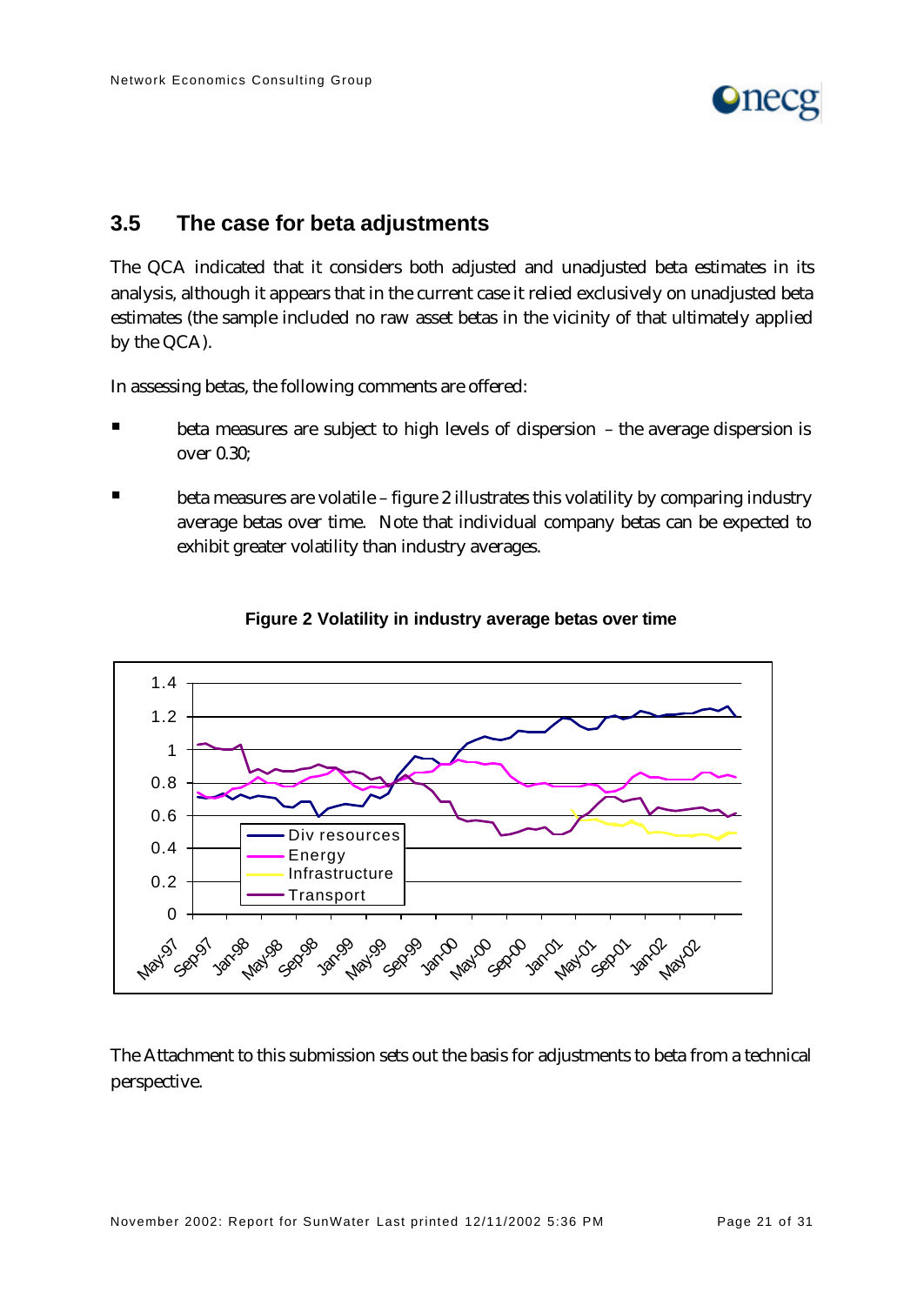

In such an environment, there is substantial cause to be concerned about the level of precision inherent in the measurement of beta, particularly where it is used to set maximum prices. The importance of the issue is only magnified when it is noted that it is not possible for regulated businesses to hedge against this volatility or the regulatory risk involved in beta estimation. This is in contrast, to say, uncertainty in the 10 year bond rate, where regulated businesses have an opportunity to hedge their exposure to movements in that parameter.

Several beta providers have responded to this uncertainty by applying adjustment factors. It is submitted that more explicit reference to the treatment of adjusted asset betas ought to be applied by the QCA.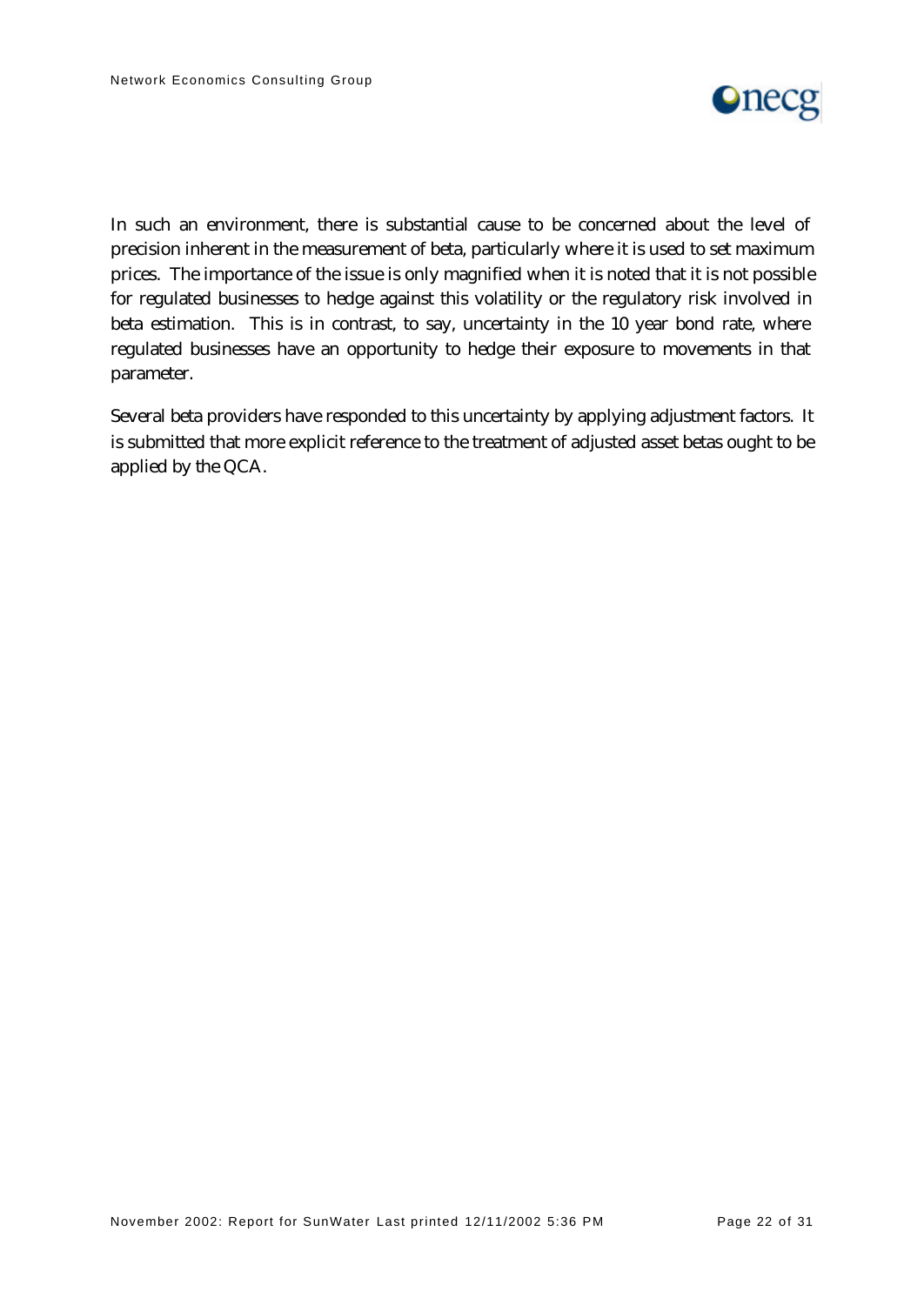

# **4 Recommendation**

It is recognised that difficult judgements form an inherent and unavoidable component of regulatory decision making and that indeed, the there are even more difficulties in assessing an appropriate asset beta in respect of the BRIA than normally arises in regulatory investigations. Nevertheless, in spite of these difficulties, the QCA decided to adopt an asset beta which is extremely low when compared to other regulatory decisions in Australian history.

SunWater submits therefore that considerably greater caution is appropriate in assessing the equity premium for SunWater's operations in the BRIA. In particular, the reality of substantial uncertainty highlights the importance of not adopting too low a rate of return in the current circumstances – especially the importance of moving away from a finding that we believe represents the lowest risk margin in Australian regulatory history. In this regard, SunWater notes the recent finding of the Productivity Commission:

"These considerations suggest that regulators should not be too ambitious in their approach, and that governments should not place too great a level of expectations upon them. A sensible goal is to improve on unregulated outcomes, but recognise that precision is not possible with the information and instruments available." <sup>15</sup>

SunWater therefore contends that an asset beta of 0.60 is appropriate for the BRIA on the basis that:

- $\blacksquare$  it is consistent with international evidence of the riskiness of water businesses generally;
- ß SunWater does not have the market power that is enjoyed by most regulated businesses – in particular, any return on its asset base in any regulatory environment that affords it the opportunity to earn a commercial return (the appropriate basis to consider opportunity cost concepts such as the cost of capital)

<sup>15</sup> Productivity Commission (2001), Review of National Access Regime, Position paper, Canberra, March, page 207.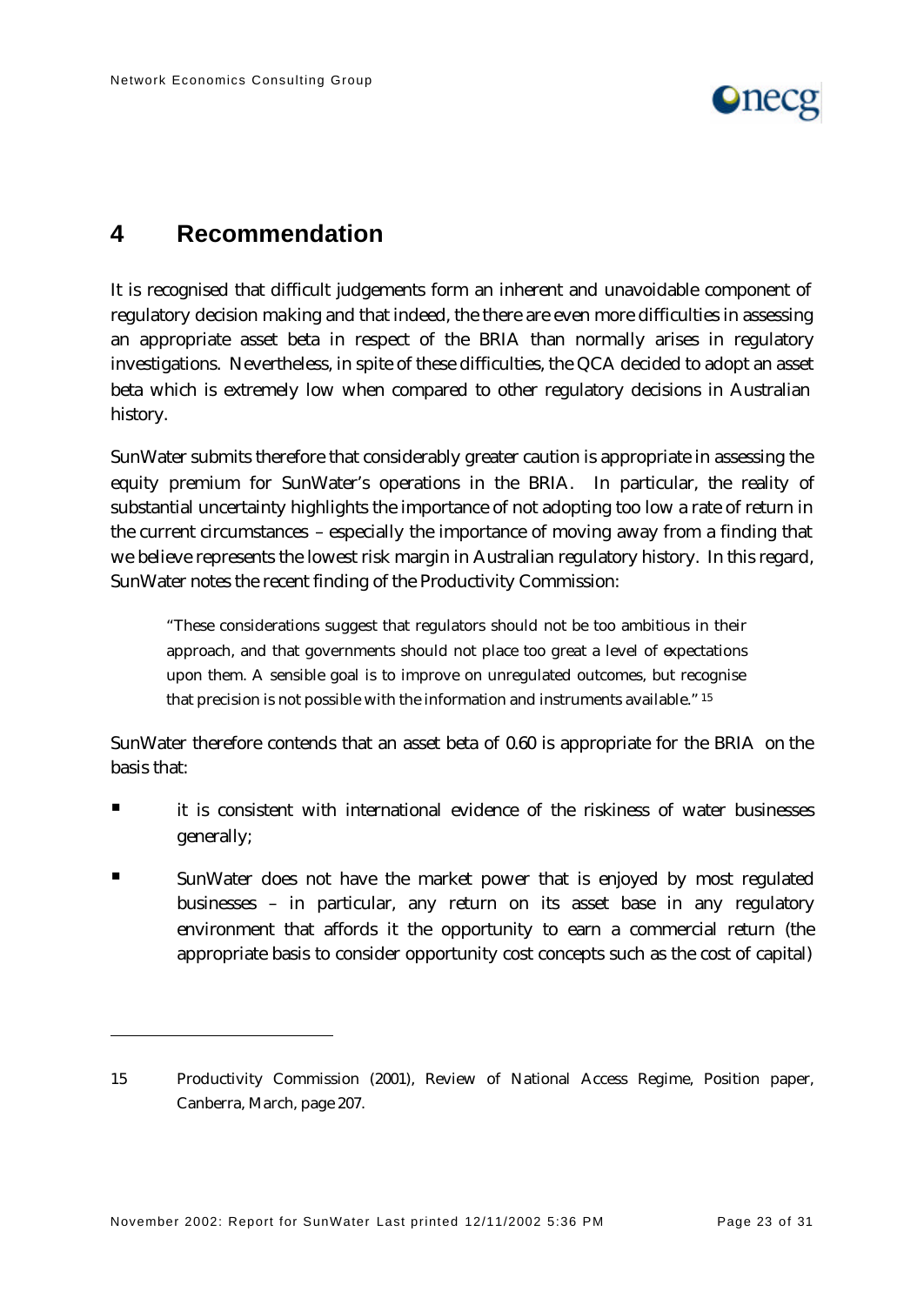

will only ever be the subject of substantial price volatility which is unprecedented in Australian regulatory experience to date;

- **In there is good reason to believe that SunWater's pricing flexibility would be** materially affected by domestic economic conditions, and in particular, more so than urban water businesses; and
- **■** there is also good reason to believe that SunWater is exposed to material volume risk for the foreseeable future.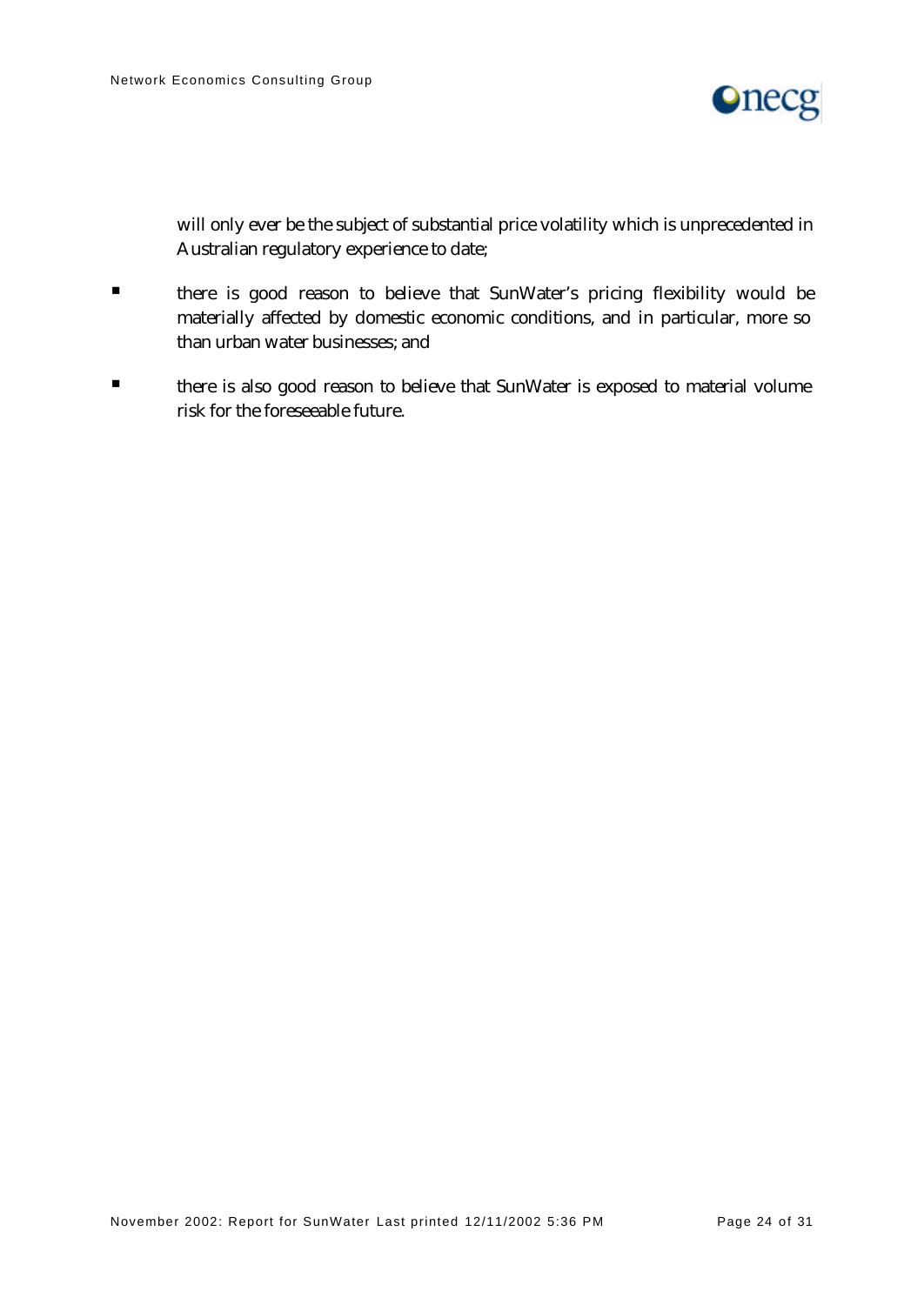

# **Attachment - Tendency for Regression to the Mean of Estimated Betas**

It is a well-documented empirical result that estimates of beta for securities have a strong tendency to regress toward the mean of all betas of one. The seminal research in this area is attributed to Marshall Blume (1971, 1975). Betas that are estimated to be greater (less) than one in a period, tend to be lower (higher) in the subsequent period.

An empirical estimate of beta will be made with error.

$$
\hat{\beta}_{it} = \beta_{it} + \varepsilon_{it}
$$

where

 $\overline{a}$ 

 $\hat{\beta}_{it}^{\phantom{\dag}}\,=\,\,$ estimated beta of security i in time t,

 $\beta_{it}$  = true beta of security i in time t, and

 $\varepsilon_{it}$  = measurement error term of security i in time t.

To illustrate the effect of measurement error through time, it is conventional to assume that  $\epsilon_{\rm it}$  is independent, homoskedastic normal distributed with mean-zero.<sup>16</sup> Also, the true beta is allowed to be non-stationary, $17$  and the estimated and true betas are assumed to be distributed bivariate normal.

That is the error process is stationary white noise. Analytically,  $E(\varepsilon_{it}, \varepsilon_{it-j})$ ,  $j\neq 0$ ,  $E(E_{it}^2) = (\sigma_i^2)$   $\forall t$ ,  $\varepsilon_{it} \sim N(0, \sigma_i^2)$ . Intuitively, this assumption means that the measurement error does not display memory.

<sup>17</sup> The assumption that is generally made in this literature is that true beta is non-stationary. We use that assumption. However, a better assumption is that true beta is time varying. So,  $\beta_{it} = \beta_i + \varphi_i$ , where  $\varphi_i$  is white noise. For purposes of this discussion, the distinction is not critical.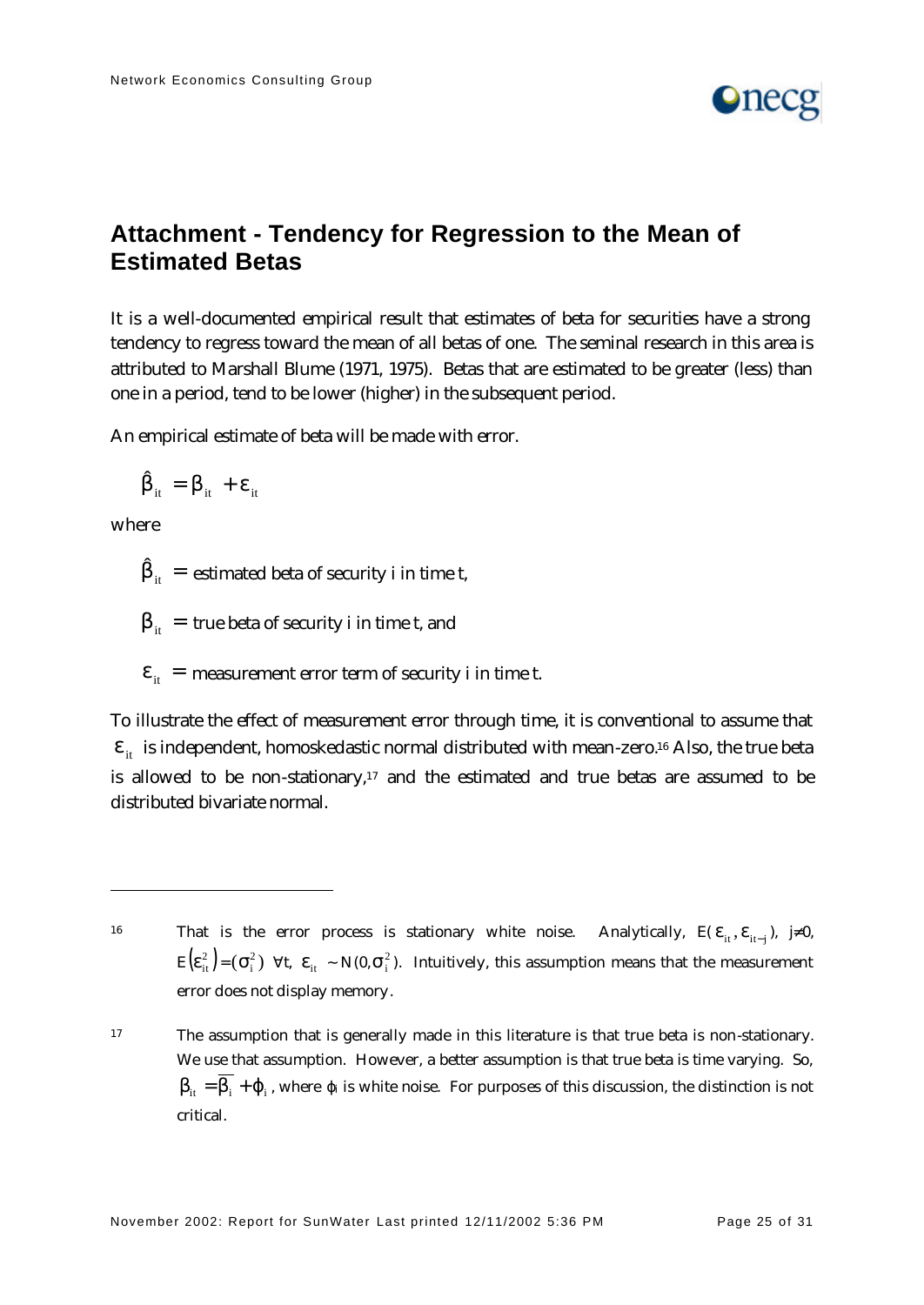

With these assumptions, there are two reasons why, in general,  $\hat{\beta}_{_{\textup{it}}} \neq \hat{\beta}_{_{\textup{it}+1}}$  . First, the measurement error in the estimated beta in one period will tend to revert to its expectation of zero in the subsequent period. Secondly, the true beta may change such that  $\beta_{_{\textup{it}}} \neq \beta_{_{\textup{it}+1}}$  .

#### **Measurement error**

To illustrate the first case where measurement causes reversion to the mean, an example adapted from Blume (1975) will be used. Because the expected value of  $\epsilon_{it}$  is zero in all periods, the expectation of  $\hat{\beta}_{i\text{t}}$ , conditional on  $\beta_{i}$ , is  $\beta_{i}$  for all periods.18 That is,  $E\,( \hat\beta_{\rm it} \, \big\vert\beta_{\rm i}^{}\, )=\beta_{\rm i}^{}\,$ . However, when beta is estimated,  $\epsilon_{\rm it}^{}\,$  may not equal zero. Therefore,  $\hat\beta_{\rm it}^{}\,$ may not equal  $\,\beta_{\mathrm{i}}^{\vphantom{\dag}}$  .

Assume that  $\beta_i = 1.0$  and that  $\epsilon_{i}$  equals zero with probability 0.4, equals -0.2 with probability 0.3 and equals +0.2 with probability 0.3. Then, the outcome table for  $\hat{\beta}_{\text{it}}$  is:19

 $\hat{\beta}_{it}$  = 0.8 with probability 0.3  $\hat{\beta}_{it}$  = 1.0 with probability 0.4  $\hat{\beta}_{it}$  = 1.2 with probability 0.3

<sup>18</sup> To indicate that the true beta is assumed stationary in this example, the time period subscript is dropped.

<sup>19</sup> This example is simplified to a discrete distribution for expository simplicity.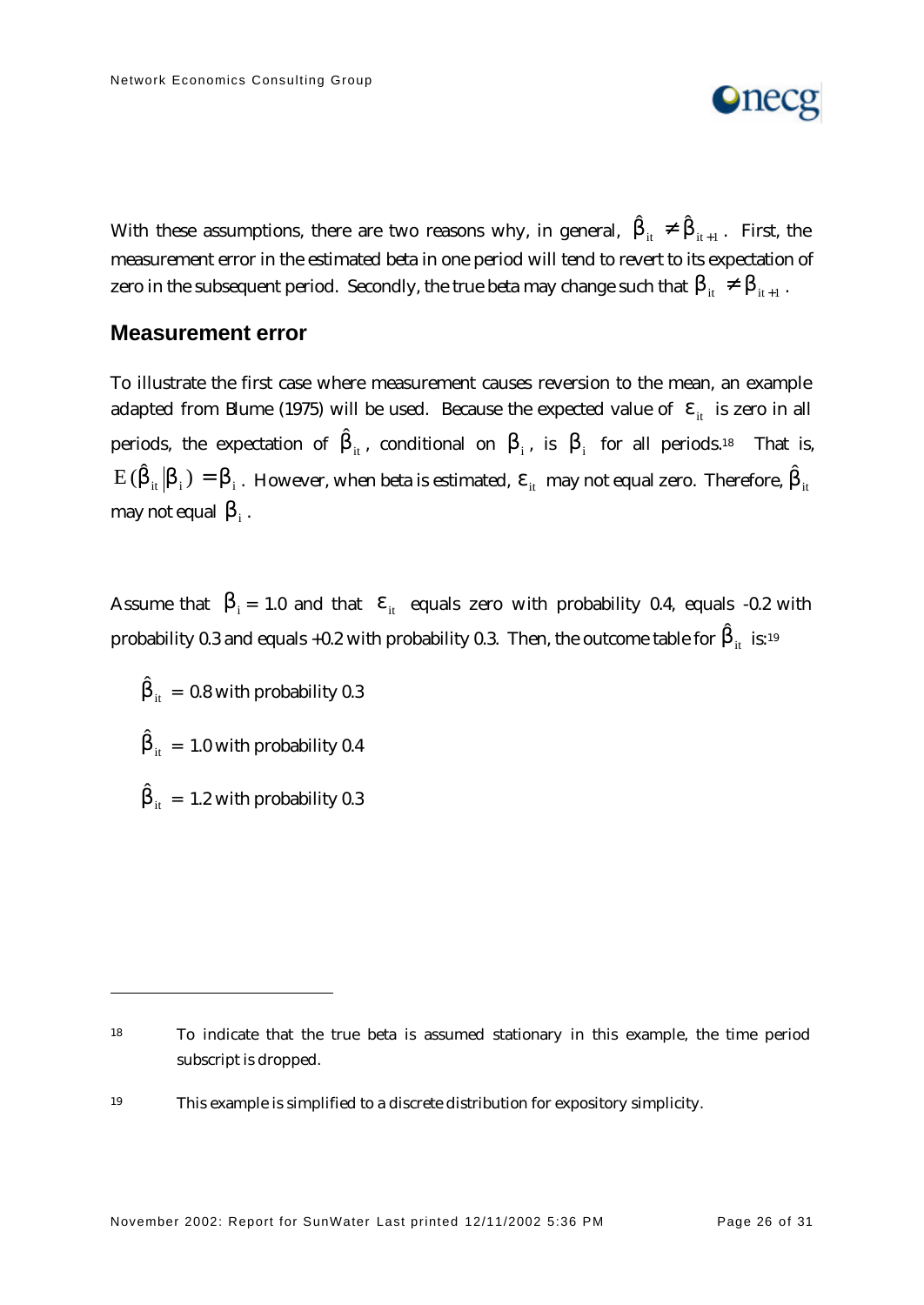

Because of the probability distribution assumed for the measurement error, the expectation of  $\hat{\beta}_{i_{t+1}}$ , conditional on  $\beta_i$ , is again  $\beta_i$ . Therefore,  $E(\hat{\beta}_{i_t} - \hat{\beta}_{i_{t+1}}) \approx E(\epsilon_{i_t})$ , and the estimated beta in period t+1 will tend to revert to the true beta (which is assumed to be stationary). Across all securities the mean of all true betas is one by construction, so a general description of the process is that it tends to revert to the mean of one.

It is clear from the discussion above that conventional assumptions on the behaviour of the factors (the betas and measurement error) leads to observed mean reversion in the estimated betas.

## **Non-stationarity of the true beta**

A second source of difference between  $\hat{\beta}_{it}$  and  $\hat{\beta}_{it+1}$  can be from non-stationarity in the true beta. From the assumption that measurement error is distributed independent normal with mean-zero,  $E(\hat{\beta}_{it}|\beta_{it}) = \beta_{it}$  and  $E(\hat{\beta}_{it+1}|\beta_{it+1}) = \beta_{it+1}.^{20}$  Then when nonstationarity of the true beta results in  $\beta_{it} \neq \beta_{it+1}$  it follows that  $\mathrm{E}\,(\hat{\beta}_{it} \neq \hat{\beta}_{it+1})$  .

From this analysis of non-stationarity in the true beta, it is shown that the estimated beta may shift between periods. However, the analysis does not establish the direction of the shift. So the analysis does not necessarily support the observed mean reversion.

Although the analytical analysis does not indicate a direction of shifts in estimated beta, empirical research by Blume (1975, 1979), Elgers et al (1979) and others does indicate that non-stationarity displays mean reversion properties. Blume (1975, p786) says, "that for some unstated economic or behavioral reasons, the underlying betas do tend to regress towards the mean over time."

Changes in the business or financial risk of the company will change the true beta of the company. Two factors that would likely be important would be changes in the investments or the capital structure of the company. If there is an optimal capital structure for a

<sup>&</sup>lt;sup>20</sup> To allow for non-stationarity in the true betas, the subscript for time is reintroduced.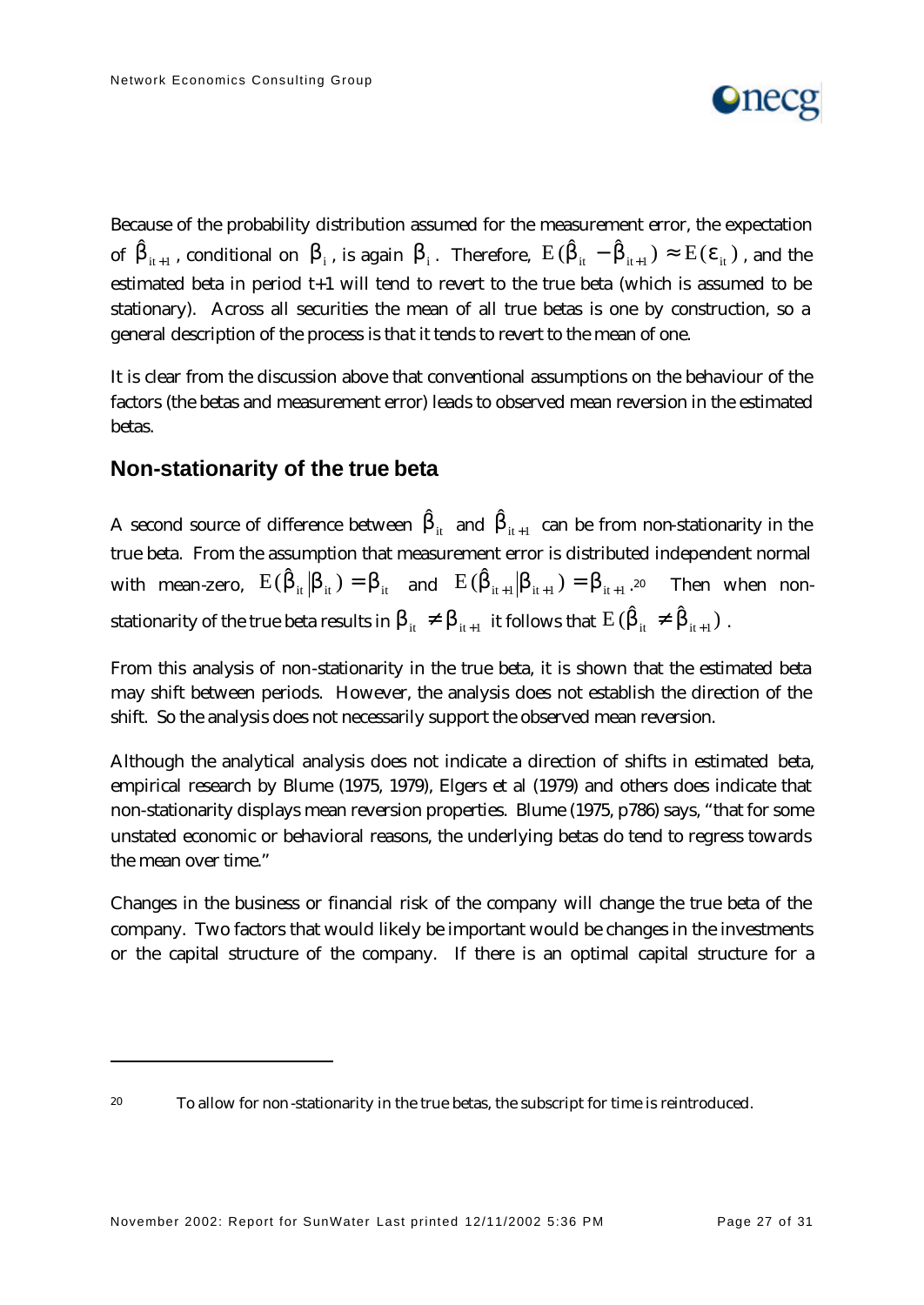

company<sup> $21$ </sup> and changes in capital structure move the company toward its optimal level, then mean reversion will tend to result. If a company's leverage is below (above) its optimal level, its beta will tend to be below (above) its mean. A change in leverage toward the optimum will then increase (decrease) its beta toward the mean.

The impact of changes in investments of a company upon the true beta is not so clear. It could be argued that low beta companies may seek higher risk investments, while companies that have high betas will tend to seek lower risk investments. However, this is only conjecture and empirical support for such behaviour is sparse.

In conclusion, the observed mean reversion in betas is consistent with the expected impact of measurement error in the estimation of betas. Non-stationarity in true betas will tend to cause shifts in estimated betas, but a case that this will tend to induce mean reversion is problematic.

## **Adjustments for mean reversion**

Vasicek (1973) has proposed a Bayesian adjustment procedure to correct for the measurement error in estimated betas. This approach has had some application in empirical research, but it seems to have had little if any application in practice.

A standard approach has developed to correct for measurement error in estimated betas. This approach makes use of a weighted average of the estimated beta and the assumed mean beta.22 Analytically this is:

 $\beta$ adj = ? \*  $\beta$ raw + (1-?) \*  $\beta$ mean

 $\overline{a}$ 

 $22$  The assumed mean beta in this approach is comparable to the prior on the true beta in the Bayesian approach of Vasicek (1973). The Bayesian approach also makes use of variances of the prior and estimated beta distributions.

<sup>21</sup> This is a contentious issue and many experts do not accept that there is an optimal capital structure. The discussion in this section depends upon the existence of an optimal level, and that managements changes in leverage will be in the direction of the optimal level.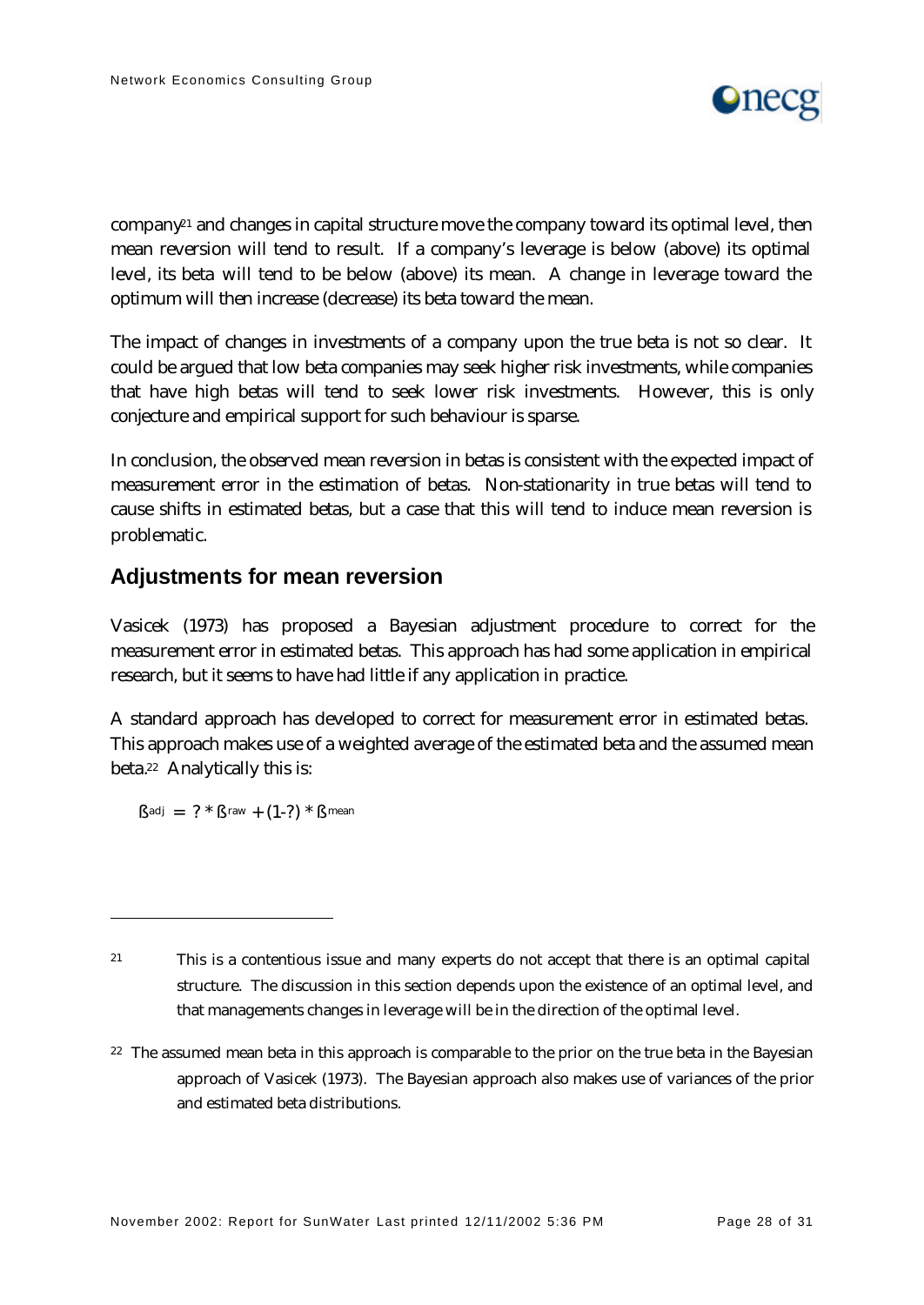

where ? is the weight given to the estimated beta  $(\beta<sup>raw</sup>)$ . It is standard practice to assume that  $\beta$ <sup>mean</sup> = 1.

This approach has significant support in practice. Three of the world's most prominent and reputable purveyors of beta estimates use this approach. The companies and their weighting factors are:

| Bloomberg         | $? = 0.67$ |
|-------------------|------------|
| Merrill Lynch     | $? = 0.65$ |
| <b>Value Line</b> | $? = 0.67$ |

The effect of the adjustment is to adjust the raw beta so that the adjusted beta is closer to the market-wide mean of one. The following table shows the result of using this approach with a weighting factor of 0.67 and a mean beta of one.

| <b>Braw</b> |      | Badj |
|-------------|------|------|
| 0.7         | 0.67 | 0.80 |
| 1.0         | 0.67 | 1.00 |
| 1.6         | 0.67 | 1.40 |

## **Conclusion**

 $\overline{a}$ 

There is substantial empirical evidence that conventional ordinary least squares estimates of beta demonstrate mean reversion properties.<sup>23</sup> There are at least two explanations of why this is observed: measurement error and non-stationarity of the true betas. The tendency for measurement errors to contribute to mean reversion is clear and a standard result in

<sup>23</sup> Research by Chen and Sauer (1997) also shows mean reversion tendencies in returns of corporate bonds and preferred stock.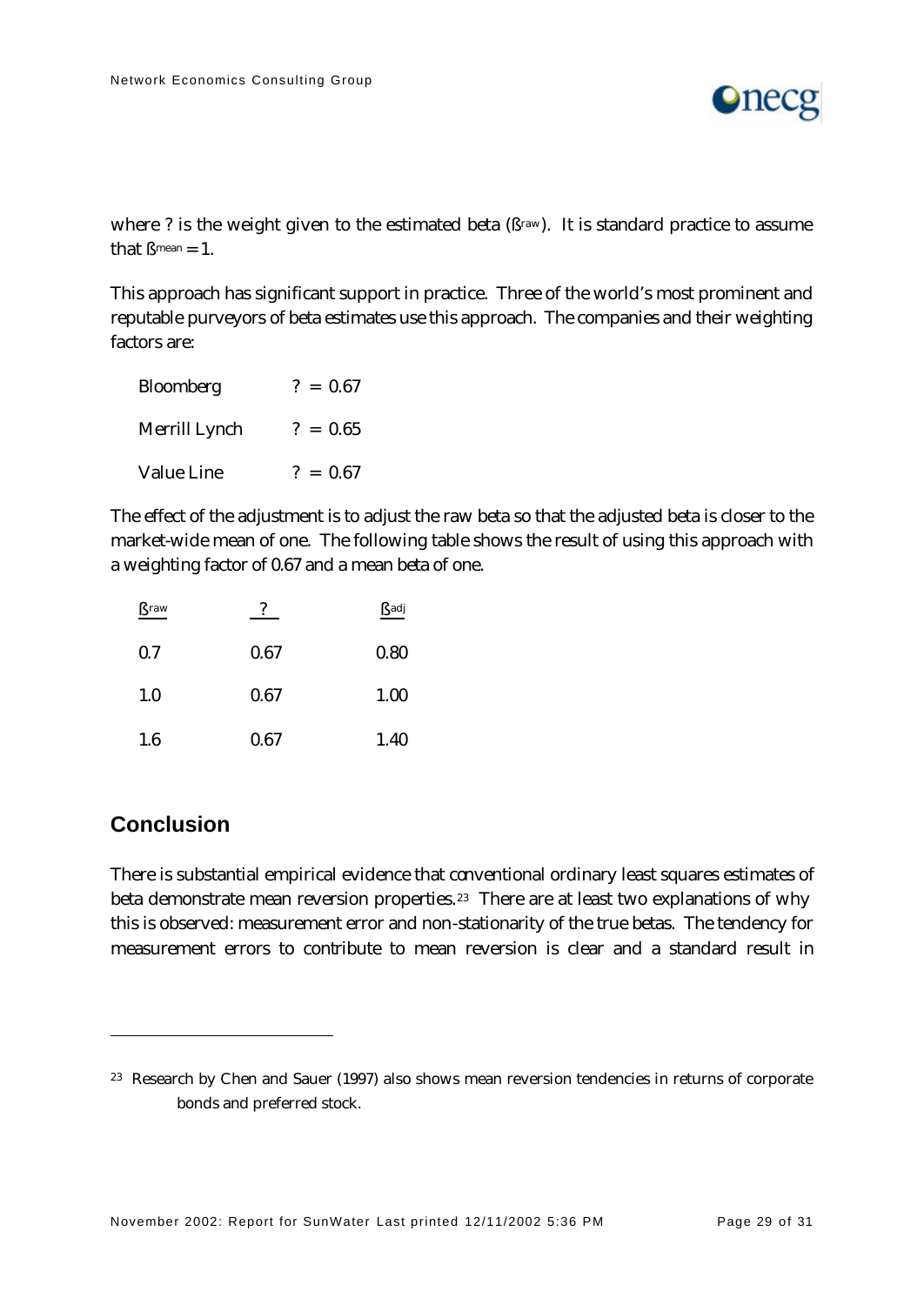

statistics. A case can be made to support non-stationarity contributing to mean reversion, but it is more problematic.

There is substantial support in practice for adjusting estimated betas toward a mean of one. The best-known approach is based upon a weighted average of the estimated beta and the expected mean beta. This approach has long-standing use in practice as well as empirical support. To the extent that providers of beta estimates make their estimation procedures known, there is broad agreement that the weighting factor (i.e., ?) should be approximately 0.67.